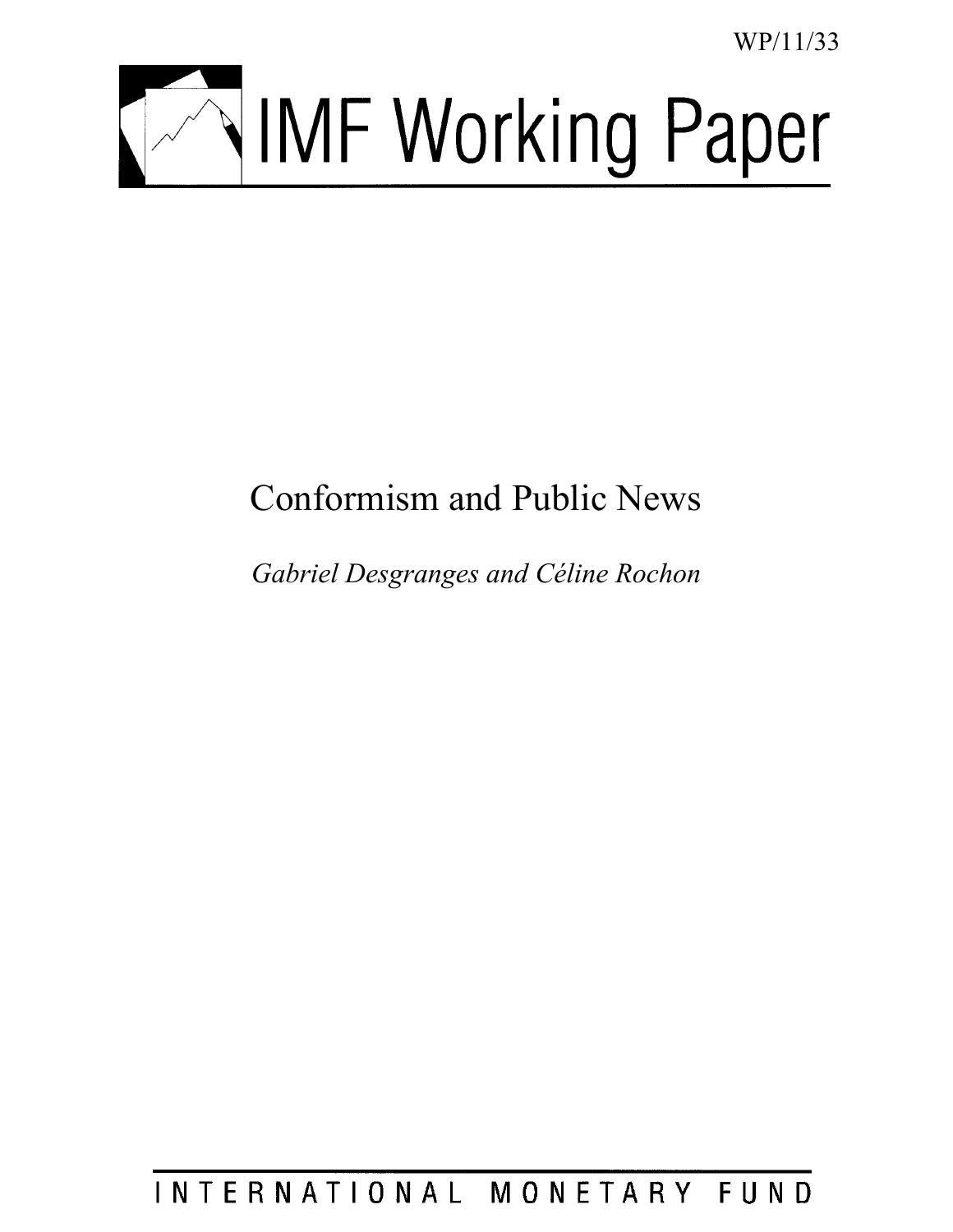### **IMF Working Paper**

IMF Institute

# **Conformism and Public News Prepared by Gabriel Desgranges and Céline Rochon 1**

Authorized for distribution by Marc Quintyn

February 2011

#### **Abstract**

We study a model where investment decisions are based on investors' information about the unknown and endogenous return of the investment. The information of investors consists of endogenously determined messages sold by financial analysts who have access to both public and private information on the return of the investment. We assume that the return of the investment is correlated with the aggregate investment. This results into a beauty contest among analysts (or a "conformism" effect). In equilibrium, analysts sell all the information they have to all the investors. A striking result is that there are sometimes multiple equilibria. There are equilibria where the beauty contest is exacerbated. Because of the correlation across analysts' information sources, not all the information available in the economy is transmitted to investors.

JEL Classification Numbers: D82, D84, G14

 $\overline{a}$ 

Keywords: Public Information, Asymmetric Information, Conformism, Beauty Contest

Author's E-Mail Address: gabriel.desgranges@u-cergy.fr; crochon@imf.org

**This Working Paper should not be reported as representing the views of the IMF.**  The views expressed in this Working Paper are those of the author(s) and do not necessarily represent those of the IMF or IMF policy. Working Papers describe research in progress by the author(s) and are published to elicit comments and to further debate.

<sup>&</sup>lt;sup>1</sup> THEMA, University of Cergy-Pontoise, France (Desgranges) and IMF and Said Business School, University of Oxford (Rochon). Contact email: gabriel.desgranges@u-cergy.fr; crochon@imf.org.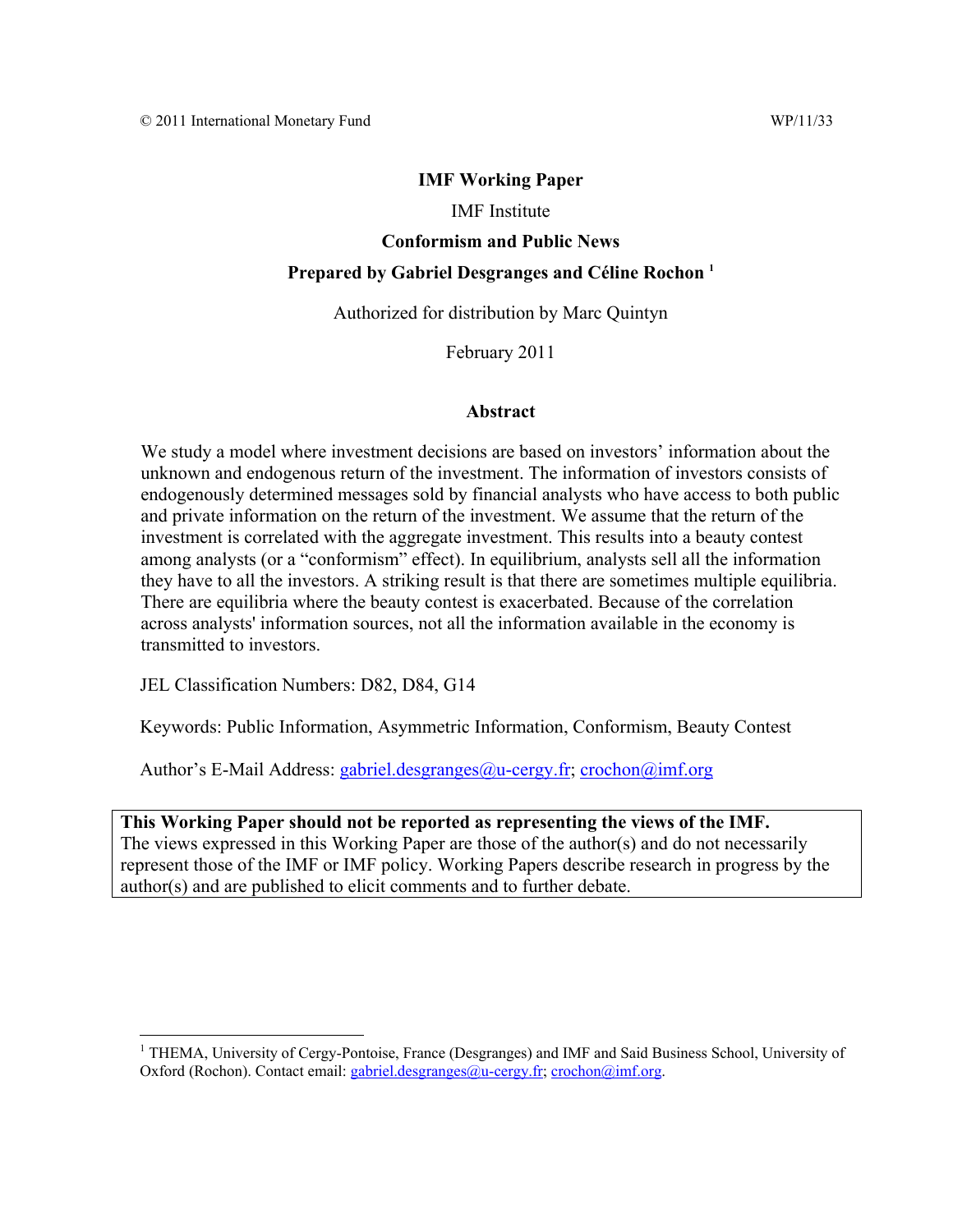# **Contents**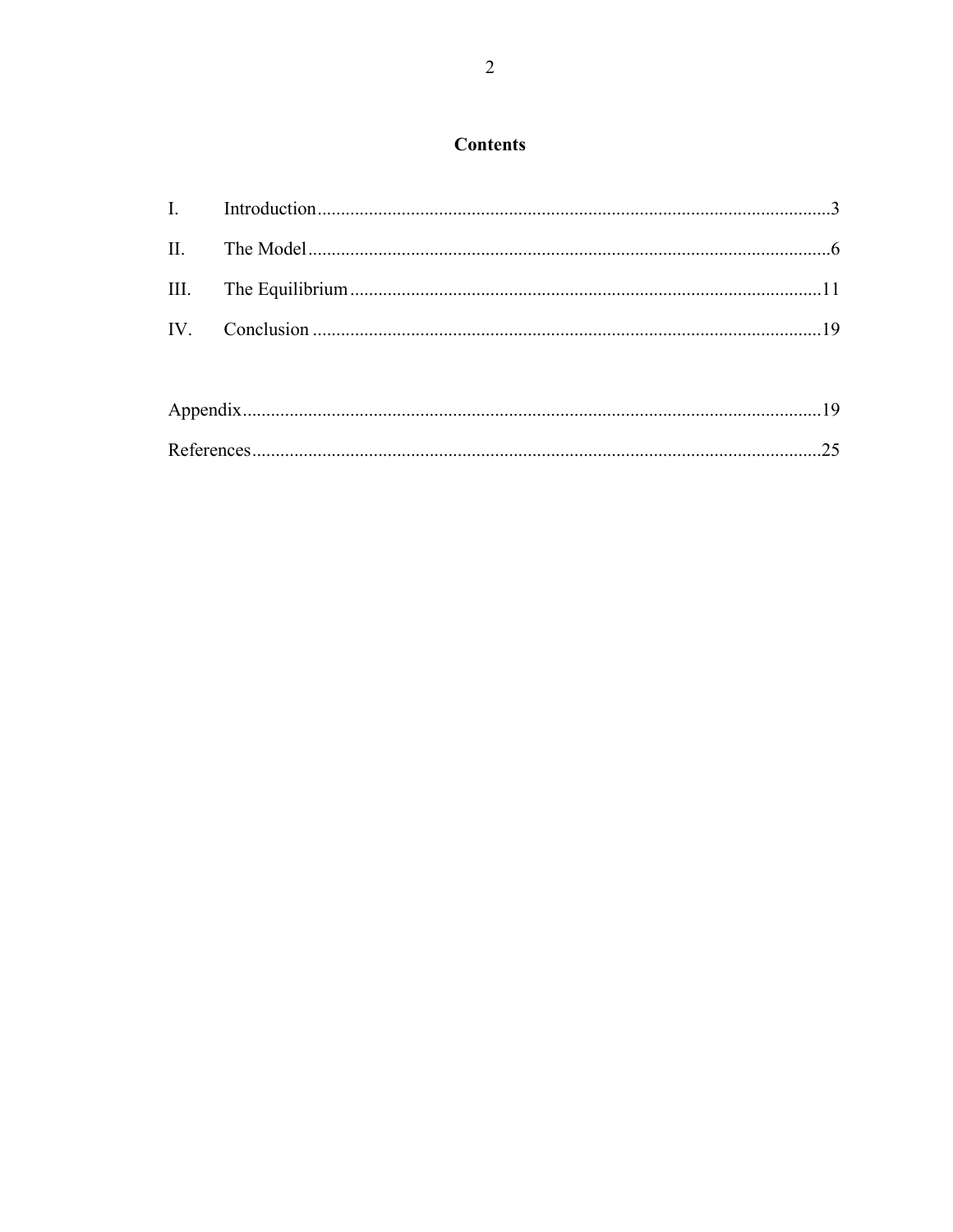### **I. INTRODUCTION**

We develop a model where investors make investment decisions based on information bought from financial analysts about the return of the investment.

The model consists of two building blocks: (i) Analysts determining messages (to be sold to investors) based on their public and private information; (ii) a game between informed investors making investment decisions. An investor's information consists of the messages bought from analysts.

A crucial assumption in this model is that the unknown and endogenous return of the investment is correlated with the aggregate investment. This assumption drives the key mechanism at work in our model: this correlation generates a beauty contest among analysts. Indeed, analysts sell to investors information on the return of the investment. The aggregate investment, which is endogenous, depends on investors' information, namely the messages sent by analysts. Consequently, to predict the return on the investment, an analyst needs to guess current investors' information that correspond to the messages of the other analysts.

Financial analysts hold information in the form of two signals, one privately observed, and one commonly observed by all the analysts. These signals are unknown to the investors, to illustrate the fact that information takes time to be processed and only the analysts possess the expertise to process it. The private signal of an analyst corresponds to its privileged information and his estimation of the impact, on the return, of the information that are commonly observed but whose interpretations differ across analysts. The public signal represents the information that is commonly observed by all analysts and identically interpreted by all analysts.

Financial analysts offer messages to investors based on their private and public signals. Their objective is to maximize their profit.

The objective of investors is to maximize their expected final wealth. It consists of the total net value of the investment and the cost of acquiring messages. Investors' information on the return does not consist of exogenous signals but of endogenously determined messages bought from financial analysts.

We restrict attention to linear and symmetric equilibrium. An equilibrium combines the following 4 properties:

- 1. The amount invested by investor *i* is linear in messages and it does not depend on the prices of the messages.
- 2. Every message is sold to all the investors.
- 3. Every analyst sells all of his information.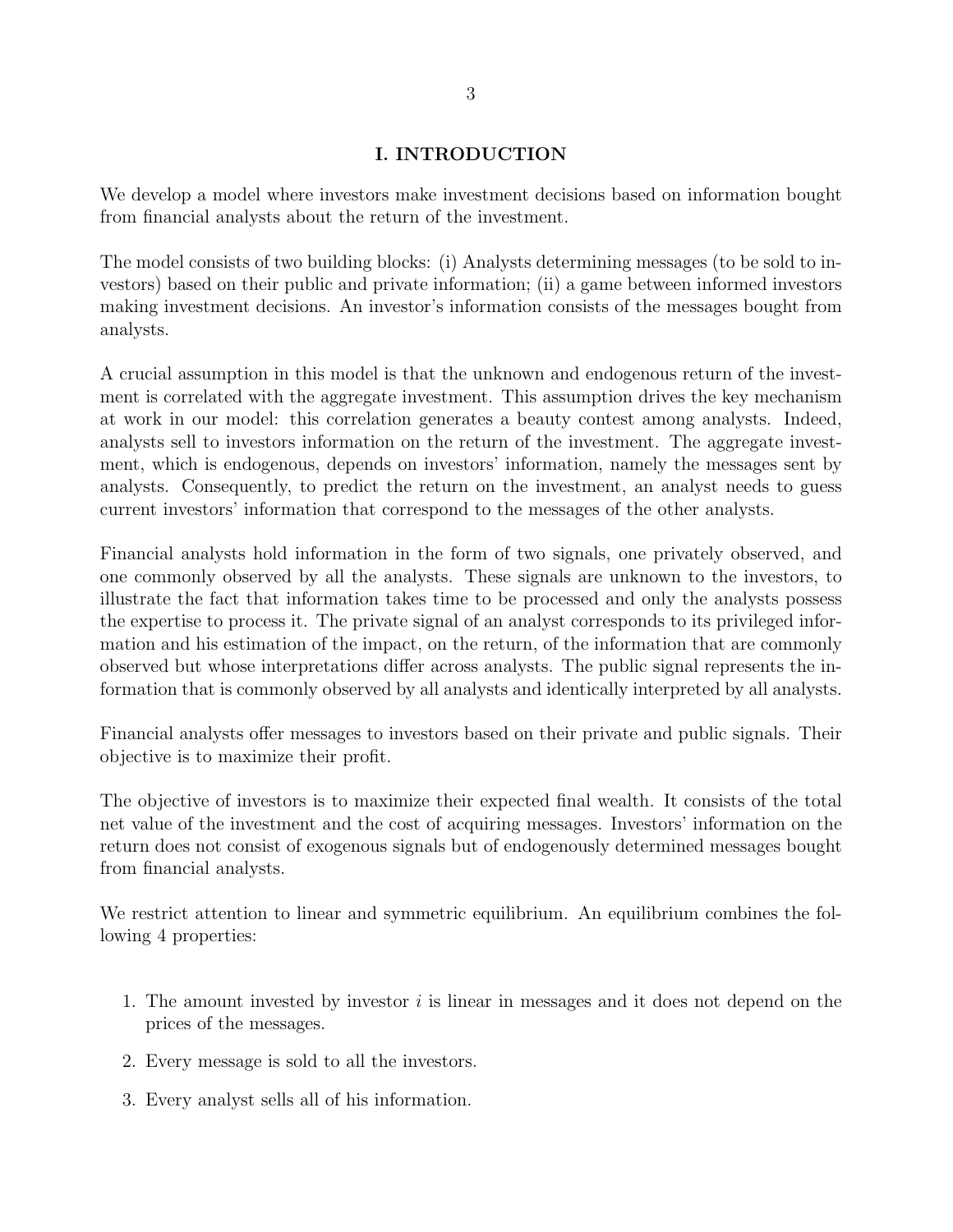4. The price of a message is the maximum price that an investor is willing to pay, given his equilibrium information set.

The equilibrium message of an analyst is a linear combination of his public and private signals. We show that the return equation leads to a beauty contest among analysts: The return estimated by an analyst is a linear combination of his prediction of a fundamental and his prediction of other analysts' behavior.

The equilibrium behavior of an analyst involves two features: to give a good prediction about the fundamental, and to conform to the other analysts' predictions. The weight on the average message can be interpreted as a degree of "conformism". This "conformism" is rational and follows from informational motives. It involves both an exogenous and an endogenous component. The exogenous component is related with the correlation between the return and the aggregate investment, while the endogenous component is related with the precision of the messages sold by analysts.

## **Results.**

- A surprising result is that there are sometimes multiple equilibria. We show that it follows from the endogeneity of the "degree of conformism", which represents the magnitude of the beauty contest.
- There are either one or three linear symmetric equilibria. If the correlation parameter tends to 0, there is a unique equilibrium. The degree of conformism of this equilibrium tends to 0. In the limit, this case corresponds to a model where the return is exogenous, and there is no beauty contest.
- When the correlation parameter tends to 1, there are 3 equilibria. Furthermore, the degree of conformism of the 3 equilibria tends to infinity.
- The multiplicity of equilibria leads to two different patterns of behavior. Some equilibria correspond to the standard "beauty contest" result `a la Allen, Morris and Shin (2006) where the weight on public information in the message is excessive in order to provide information on others' messages. Other equilibria can be qualified as "inverted" and the effect of the beauty contest is exacerbated. These equilibria display a self-fulfilling misinterpretation of the public signal and overconfidence in private information. By "misinterpretation of the public signal", we mean the following: a high public signal *a priori* corresponds to a high return of investment;<sup>4</sup> still the messages sold by analysts to investors are negatively correlated to the public signal. This follows from the endogeneity of the correlation between the messages and the return of investment: this correlation can be strong enough for the equilibrium return to be negatively correlated with the public signal. The negative correlation between messages and public signal is then self-fulfilling.

<sup>4</sup>Precisely, the public signal is positively correlated with the exogenous component of the return of investment.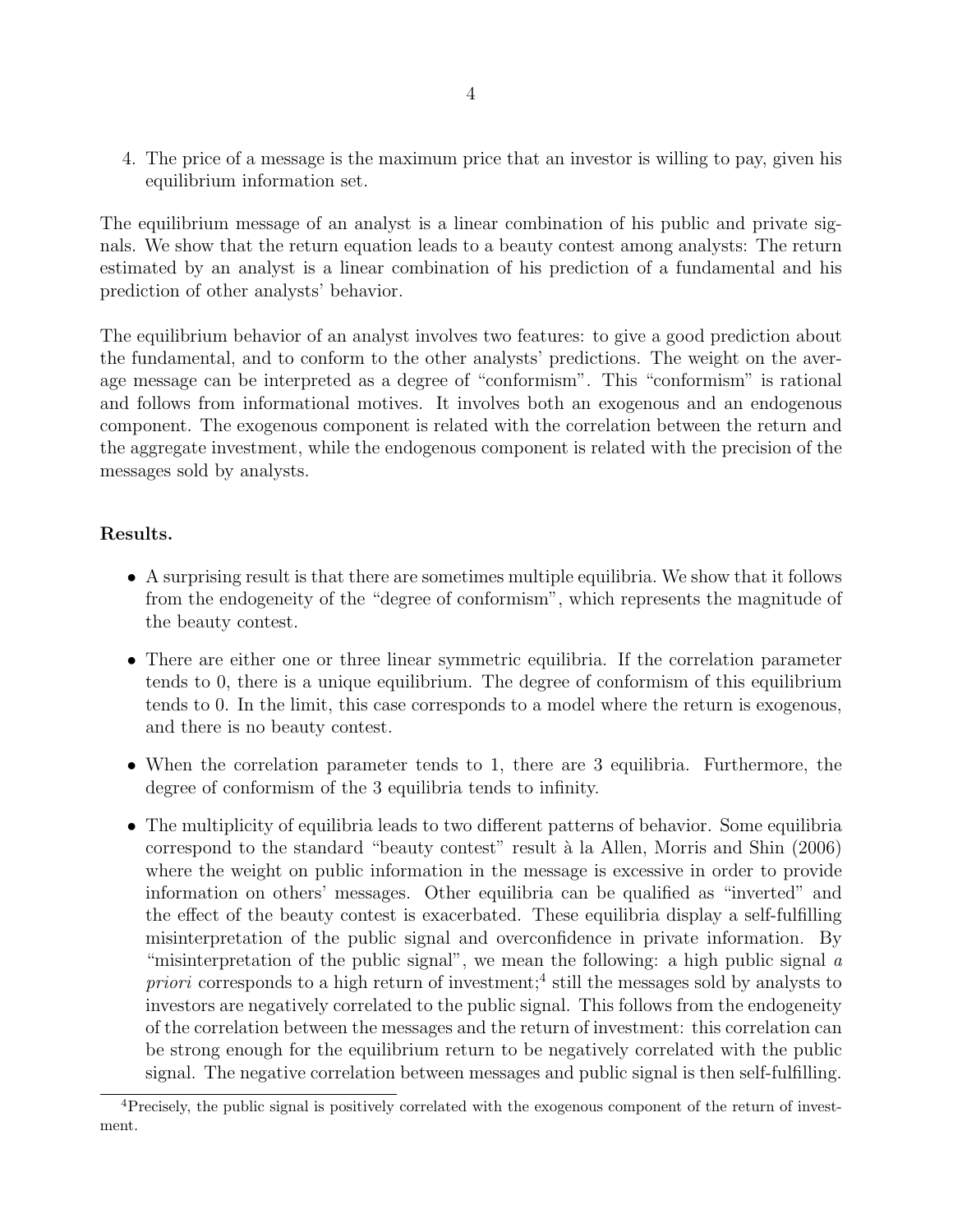- The observed multiplicity of equilibria can be interpreted as the fact that for some values of the fundamentals, "conformism", or said differently, the magnitude of the beauty contest, is very strong. Analysts can coordinate on different interpretations of the signals, and each of these interpretations has such an important influence on the return of the investment that it is self-fulfilling. Analysts exert "collective manipulation".
- The correlation of the information sources of analysts, and their role in providing information to investors, imply a loss in the information that is transmitted to the investors. This holds true even when each analyst transmits all of his information to all the investors. The messages that an investor buys are correlated. Part of this correlation corresponds to the information conveyed on the fundamental, while the other part of this correlation corresponds to pure noise. The investor is not able to distinguish between these two components of the correlation. This brings about a loss of information. If the sources of information of the analysts were not correlated, this phenomenon would disappear.

**Literature.** The paper closest in spirit to ours is that of Allen, Morris and Shin (2006). In our paper, as in theirs, the results are driven by an overweighing of the public signal as compared to the private signal. However the overweighing is here motivated by conformism of analysts rather than by the forward-looking structure of an asset pricing model, so that the beauty contest takes place among analysts and not among investors. Furthermore, there is a recent literature dealing with beauty contests, public news and social welfare (Morris and Shin (2002), Hellwig (2005), Angeletos and Pavan (2007) among others). In these papers, there is sometimes a non-monotonic relationship between social welfare and the public information. We offer a model which displays an index of conformism which is endogenous.

Our model is not concerned by usual questions raised by the theoretical literature on financial analysts and investors (Chamley (2003) describes extensively various models). In particular, we do not investigate such issues as reputational effects and verifiability of the analysts' messages (Trueman (1994), Crawford and Sobel (1982), Prendergast (1993), Ottaviani and Sorensen (2001) among others). In our paper, investors rely completely on the messages of the analysts, as only the analysts have the skills to interpret any exogenous signal, private or public. We study the market for information, but not the problem of information acquisition by analysts (Admati and Pfleiderer (1986, 1988, 1990), Barlevy and Veronesi (2000), Verrecchia (1982) among others).

There is a pervasive idea in the literature (Brunnermeier (2001), Chamley (2003), Ottaviani and Sorensen (2000), to name but a few), according to which herding is inefficient and may result in increased volatility. Following the crowd instead of acting on the basis of one's own private information may lead to a loss of information. In a recent paper, Abreu and Brunnermeier (2003) present a model in which the price goes up even though all agents understand that the price is excessively high. These inefficient equilibria rest on the existence of naive traders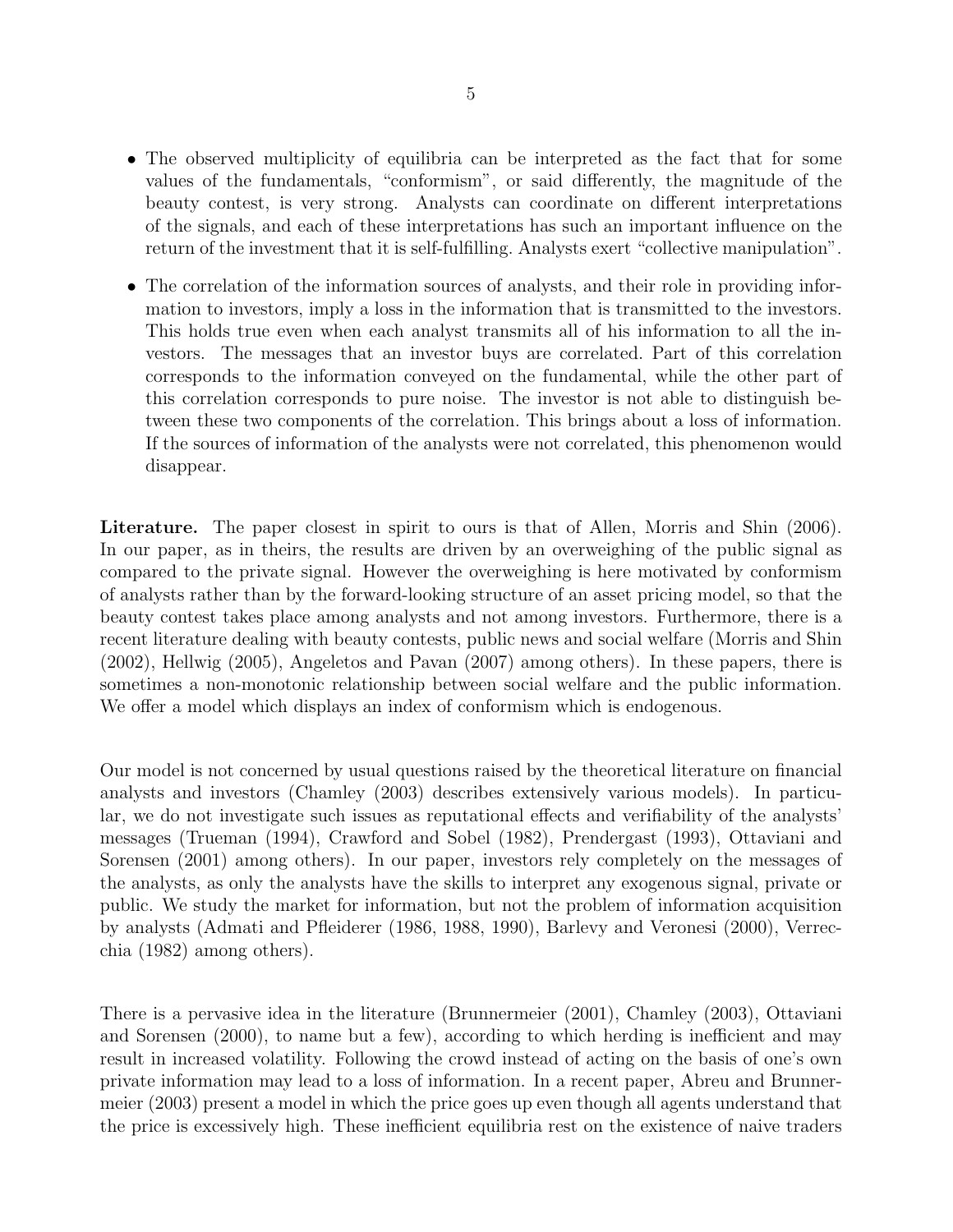that always follow the crowd. Inefficient equilibria and mispricing are also shown to exist in models where traders care about their reputation for ability (Prat and Dasgupta (2006), Prat, Dasgupta and Verardo (2006)).

There is a large macroeconomic literature considering investment technologies such as the one used in our paper (e.g. Farmer 1999 and the references therein). The investment model used here is an extension to a case with a variable size investment of the well known binary action game where each investor decides either to invest or not invest (the investment size being exogenous) (see Morris 2002 among others). Also, our model is the linear case of a model with strategic complementarities where every agent plays against the average action (with a continuum of agents and a continuous action space). Situations involving strategic complementarities include macroeconomic coordination failures, technology adoption, oligopoly, R&D competition, to name but a few.

Section 2 presents the model. Section 3 describes the equilibrium. The pricing equation, the beauty contest, and a discussion related to the multiplicity are found in this section. Section 4 concludes. Proofs are gathered in the Appendix.

#### **II. THE MODEL**

The model consists of two building blocks: (i) a market for information where financial analysts determine the information that is sold to investors; (ii) a game between investors making investment decisions and where the return of investment is endogenous.

The timing of the model is as follows. First, the market for information takes place: investors choose to acquire information (in the form of messages, see below) from analysts on the return *R* of the investment. Then, investors decide the size of their investment.

*R* is unknown to investors. Analysts do not know the exact value of *R*, but they have some information regarding *R*, while investors do not.

A crucial assumption is that the return is assumed to be correlated with the aggregate investment, that is:

$$
R = \alpha + \phi X,
$$

where  $\phi$  is a real parameter (assume  $\phi \in [0, 1]$ ),  $\alpha$  is an exogenous random variable (a normal variable with mean 0 and precision  $\tau_{\alpha}$ ) and *X* is the aggregate investment. Then, *R* is determined by an exogenous component  $\alpha$  and an endogenous component X. This assumption will result into a beauty contest among analysts. Indeed, analysts want to predict *R*. *X* clearly depends on investors' information, which consists of the messages sent by analysts. Hence, from the viewpoint of an analyst, predicting *R* requires to predict other analysts' messages.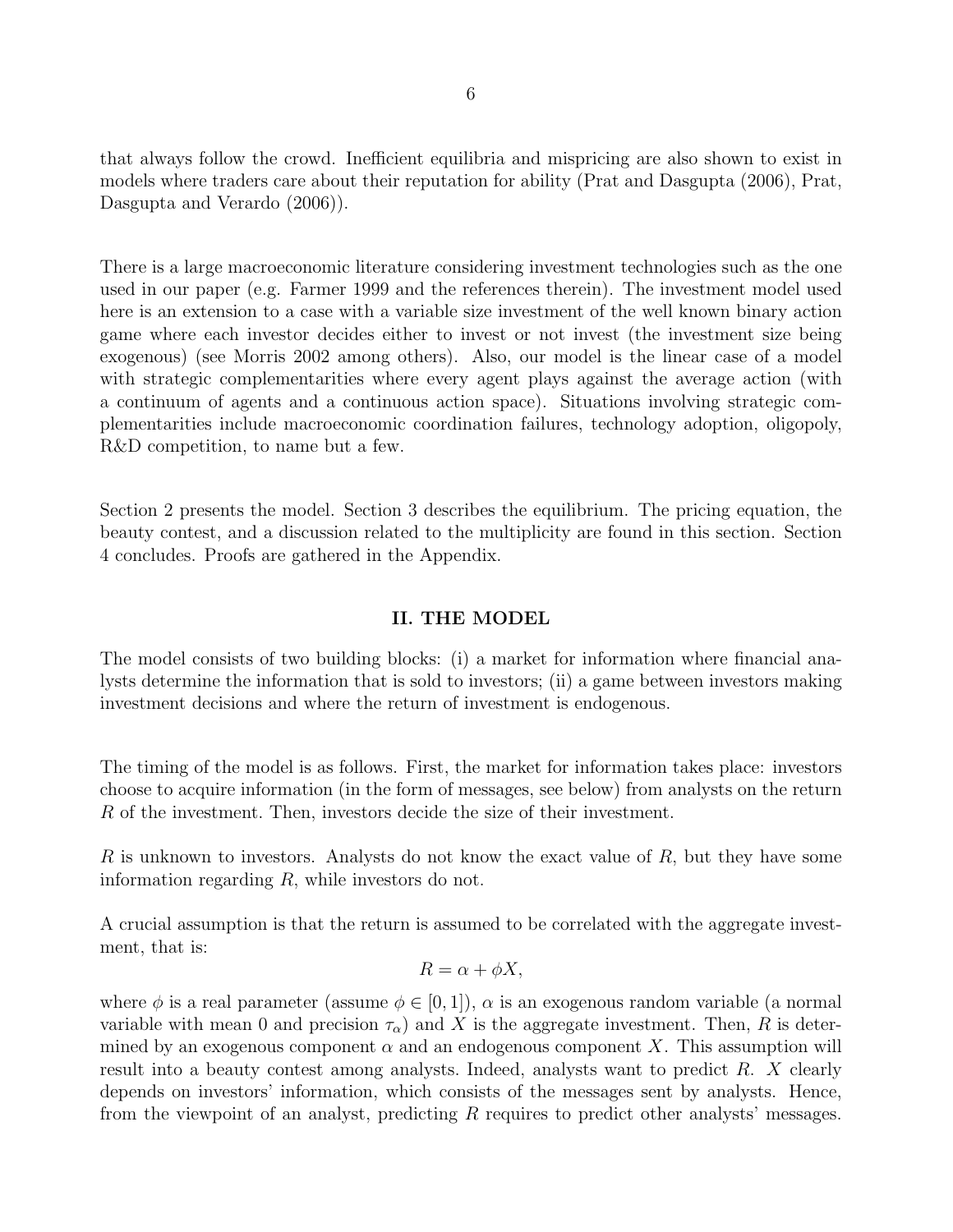This is a beauty contest.

We now describe the model in more details.

**The Analysts.** There is a finite number *J* of financial analysts *j* holding each information on *R* in the form of two signals correlated with  $\alpha$ : a signal  $s_j = \alpha + \eta_j$ , and a signal  $y = \alpha + \eta_y$ . Analysts do not observe *X*.

- The signal  $s_j$  is privately observed by the analyst *j*. All signals have the same precision  $(\eta_j)$  is a normally distributed variable with mean 0 and precision  $\tau_s$ ), but every analyst observes a different signal.
- *•* The signal *y* is commonly observed by the analysts (the value of *y* is common knowledge among the analysts).  $\eta_y$  is a normally distributed variable with mean 0 and precision  $\tau_y$ . We call *y* a public signal for short even if it is not observed by investors.

These signals are unknown to the investors. The use of these two signals by analysts and not by investors translate the fact that information takes time to be processed and requires some specific abilities or training. Analysts have this time and the expertise while investors do not. Along the same lines, the private signal of an analyst (with respect to the public signal) summarizes two kinds of information: the privileged information of the analyst (a genuine private information) and his estimation of the impact on the return of those information pieces that are commonly observed but whose interpretations differ across analysts. In this sense, the so-called public signal *y* represents the information that is not only commonly observed but also identically interpreted by all analysts, the interpretation being commonly known to be unambiguous.

The random variables  $(\alpha, \eta_y, \text{ and all the } \eta_j)$  are not correlated. We denote  $\bar{\eta} = \sum_j \eta_j / J$  the average noise. This is a centered normal variable with precision  $J\tau_s$ . We denote  $\bar{s} = \alpha + \bar{\eta}$  the average private signal.

Building upon his information, analyst *j* strategically offers a message  $m_j$  on R to investors. This message is sold at a price  $q_j$  to a proportion  $N_j$  of investors. The objective of the analyst is to maximize his profit. We assume that the production cost of information is zero (an analyst observes  $s_j$  and  $y$  at zero cost) so that the profit is  $q_jN_j$ .

A crucial feature of the model is that an analyst offers one message only. This corresponds to the idea that the job of an analyst is to combine all the information sources in a report that is simple enough to be directly exploitable by the investor to make his decision.

This feature of the unique message is crucial because there is no beauty contest without it (as will be made clear later, see in particular the comments of Proposition 4.2). Indeed, if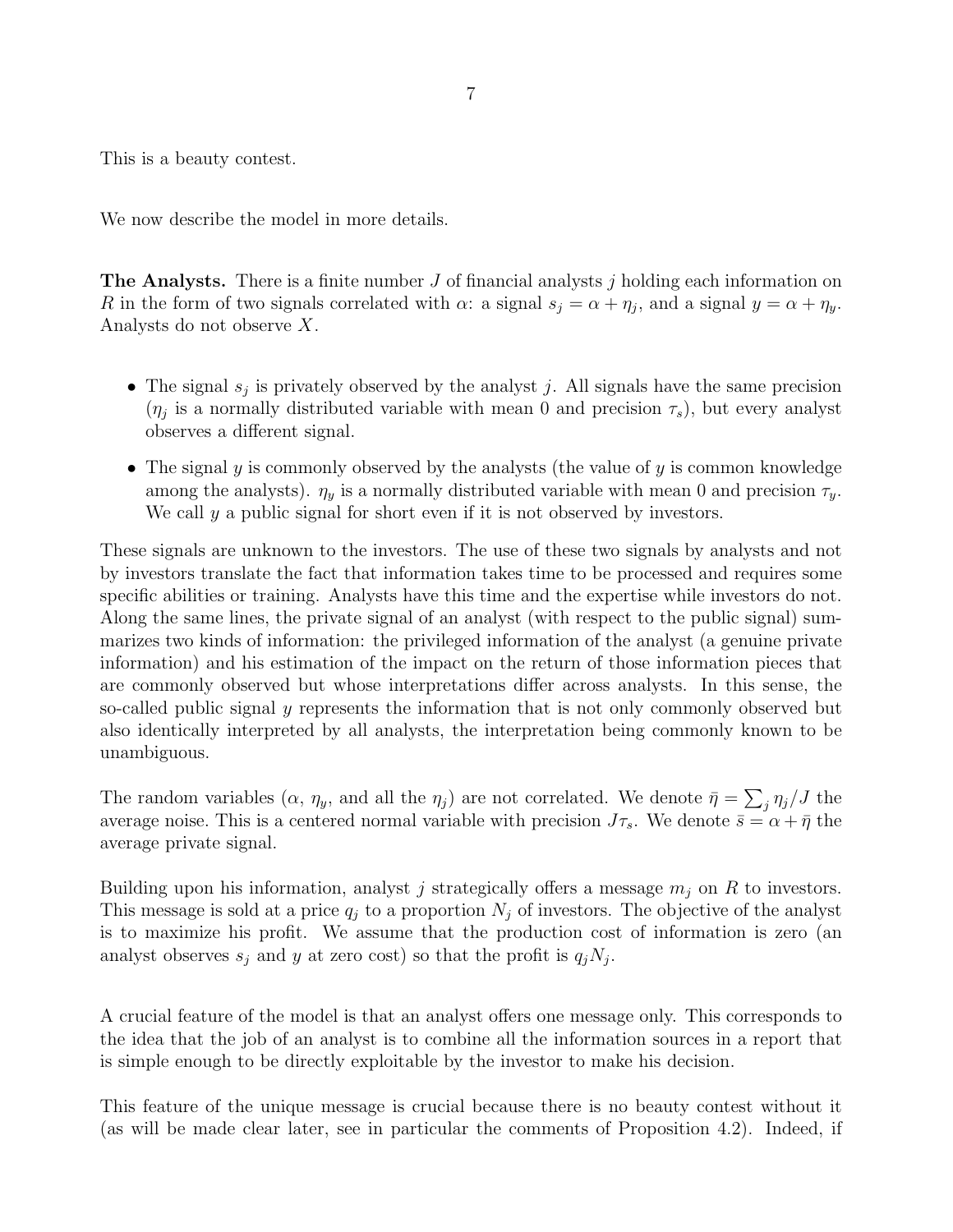an analyst were allowed to sell directly the two pieces of information *y* and *s<sup>j</sup>* instead of a single report  $m_j$  and if an individual investor had the computational abilities to exploit all these information, then one easily checks that the investor would accept to pay for *y* and  $s_j$ (as it would increase his expected profit). In such a model, the role of analysts reduces to the transmission of all their available information without processing it: this boils down to a model without analysts.

The fact that we have only one public signal  $y$  and one private signal  $s_j$  (for each analyst) is w.l.o.g. in a model where all the stochastic variables are normally distributed. Namely, *y* represents a summary statistic of all the public information and *s<sup>j</sup>* represents a summary statistic of all the private information of analyst *j*.

In order to further specify  $m_j$ , we make the following assumption:

**Assumption A (normality assumption).** The vector  $(R, y, s_1, \ldots, s_J, m_1, \ldots, m_J)$  of stochas*tic variables is a Gaussian vector.*

This assumption is made for analytical tractability. It amounts to restricting attention to linear outcomes. Indeed, as is quite common in this type of models, linearity is not a priori obvious.<sup>5</sup> In particular, for investment decisions to be linear in messages, the information of investors on *R* must be normally distributed (see below the derivation of the optimal investment decisions). Assumption A is a simple way to ensure this property.

We elaborate on this in the next section, once the equilibrium concept is defined.

**The market for information.** The market for information can be described as follows. Analyst *j* truthfully commits to providing a message  $m_j$  with given properties (in particular: informativeness on *R* and covariance with messages of other analysts). That is: an analyst sells to an investor at a price  $q_j$  a guarantee that he will draw  $m_j$  from a given announced distribution  $(m_j, s_j, y)$ .

At this stage, each investor does not observe the message yet, but he knows the laws of the messages, allowing him to compute the expected marginal benefit from each message. Each investor decides then how many messages and which ones he buys.

Implicit assumptions in this market for information are: analysts cannot discriminate among investors (analysts cannot sell the same message at different prices to different investors),

<sup>5</sup>We do not address the question of non linearity. Considering non linear reports would imply considering

non gaussian distributions, and therefore non linear investment decisions, which complicates the model in a non trivial way.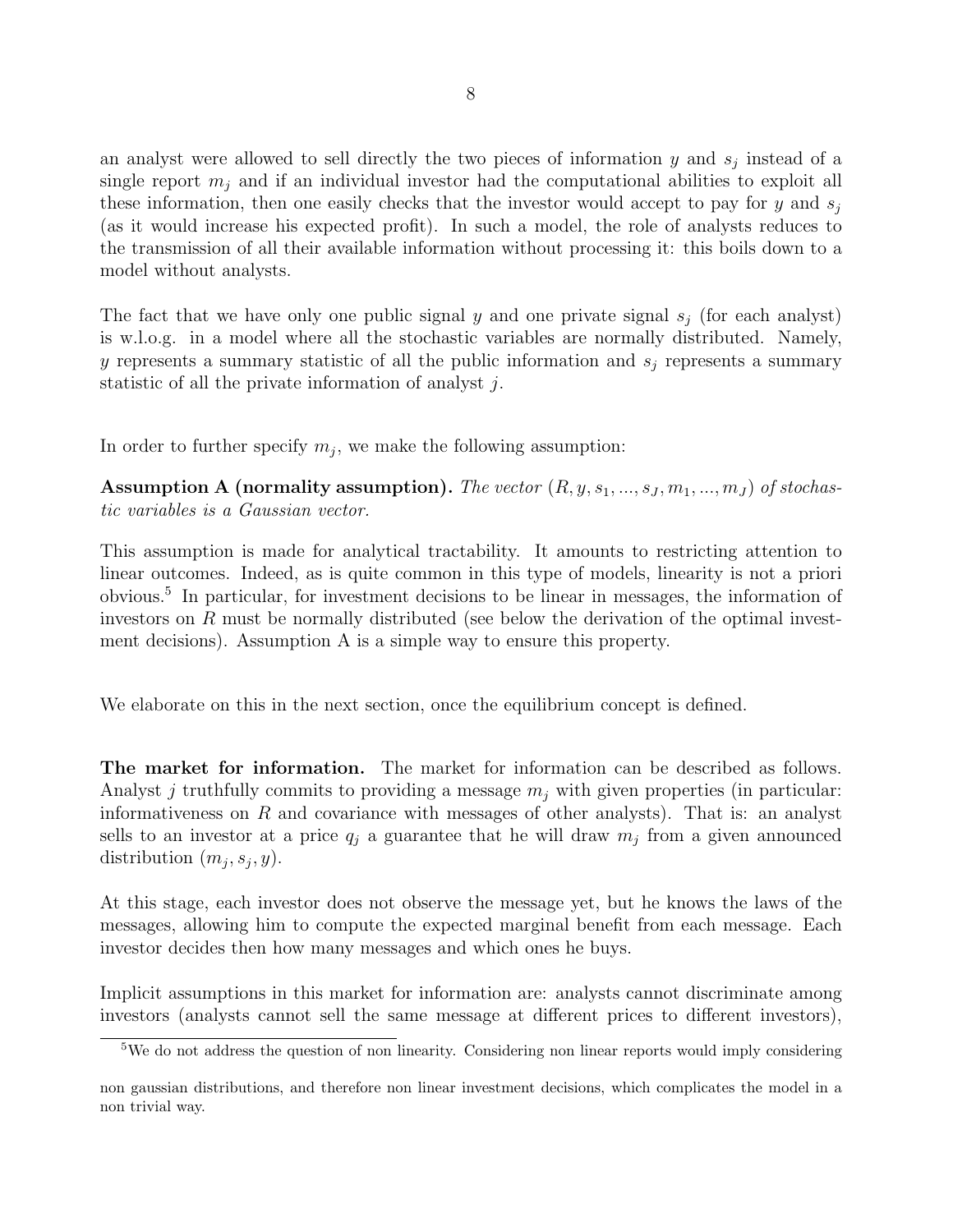investors do not resell messages to each other, and analysts do not buy messages from other analysts.<sup>6</sup>

**The investment decision.** We turn now attention to the investors' behavior. There is a continuum [0, 1] of infinitesimal investors. Every investor makes an investment decision  $x_i \in \mathbb{R}$ which depends on the agent's information set  $I_i$  ( $I_i$  is the set of analysts  $j$  from which investor *i* buys a message). A main feature of the model is that investors' information on *R* does not consist of exogenous signals but of endogenously determined messages bought from financial analysts.

The objective of investors is to maximize the expected final wealth. This final wealth consists of 2 parts: the total net value of the investment  $x_i$  and the cost of acquiring messages. Assuming that the investment has a return *R* and an installation cost  $\frac{1}{2}x_i^2$ , the final wealth is:

$$
Rx_i - \frac{1}{2}x_i^2 - \sum_{j \in I_i} q_j.
$$

The maximization problem leads to an optimal investment  $x_i(I_i)$  and an optimal demand for messages (i.e. the maximum price that *i* is willing to pay for a message  $m_j$ ).

We now compute  $x_i(I_i)$ . We provide the optimal demand for messages in the next section.

For a given set of messages  $I_i$ ,  $x_i$  ( $I_i$ ) solves

$$
\max_{x_i} E(R|I_i) x_i - \frac{1}{2}x_i^2.
$$

Then, for a given information set  $I_i$ ,  $x_i(I_i)$  does not depend on the prices  $q_j$  paid for the messages (as the expected profit is linear in the prices  $q_j$  of the messages). Furthermore, *i*'s investment takes the following simple form:<sup>7</sup>

$$
x_i(I_i) = E(R|I_i) \tag{1}
$$

Assumption A implies then that  $x_i(I_i)$  is linear in the messages bought by *i* from analysts.

We have shown:

• **Property 1:** The amount  $x_i(I_i)$  invested by investor *i* is  $E(R|I_i)$ ; it is linear in mes*sages; it does not depend on the prices q<sup>j</sup> of the messages.*

<sup>6</sup>Along the same lines, we do not allow analysts to invest.

<sup>&</sup>lt;sup>7</sup>Because of normal distributions,  $x_i$  ( $I_i$ ) can be negative. As usual when normal distributions are used (see Grossman 1976 for an early example of this argument), this should not be seen as a problem: the probability of a negative  $x_i(I_i)$  can be made arbitrarily small (by an appropriate choice of  $E(\alpha)$  and  $\tau_\alpha$  for example).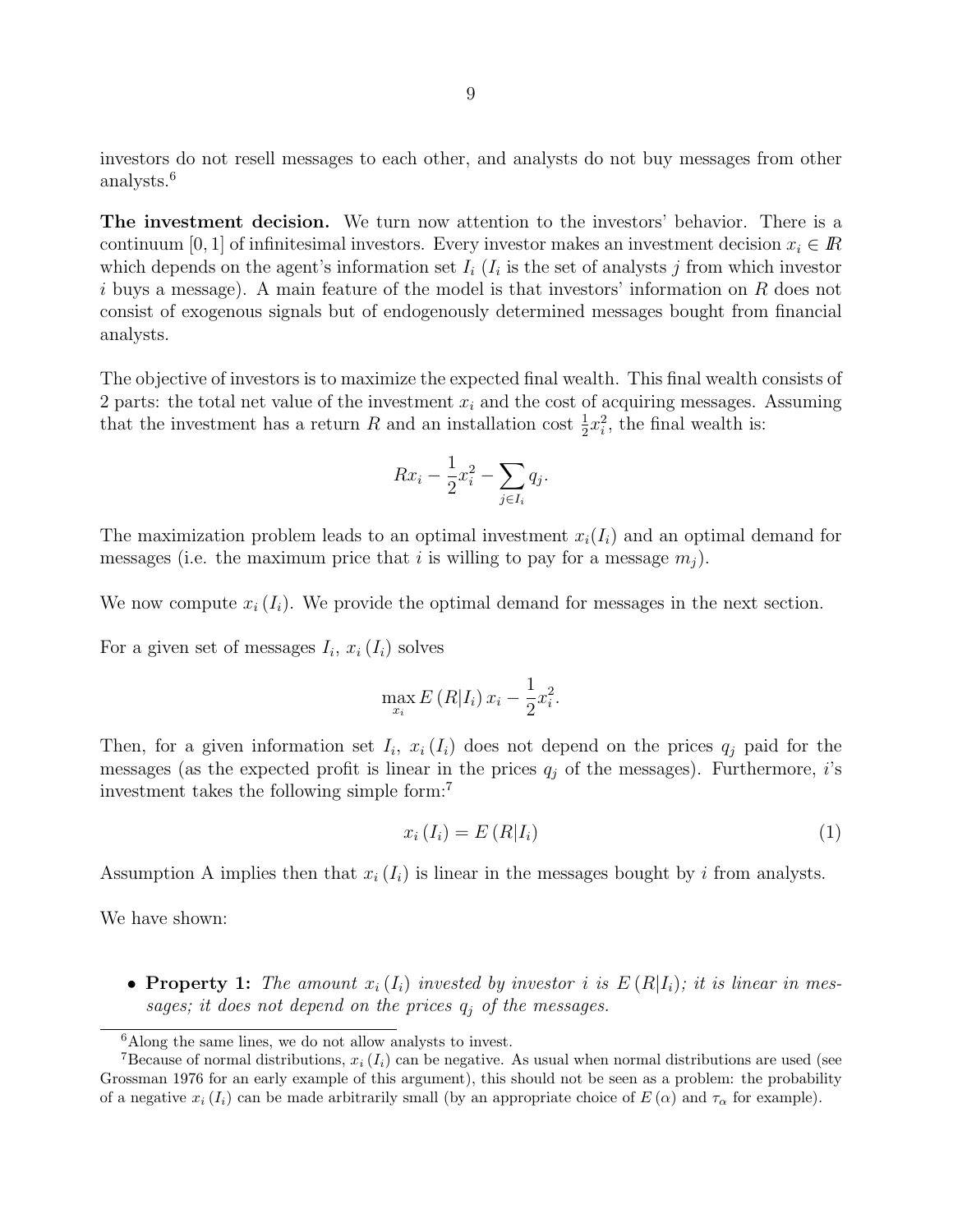The return *R* is defined by:

$$
R = \alpha + \phi X,\tag{2}
$$

where  $X = \int x_i \, di$  is the aggregate investment.<sup>8</sup>

Some comments about Equation (2) are now in order.

**Comment 1.** Equation (2) is a reduced form model for an investment game, where the return of an individual investment depends on the aggregate investment level. It embodies the idea that there is a positive externality to investment or, equivalently, the investment technology displays increasing returns to scale at the social level (while, at the individual level, the investment displays constant returns equal to *R*). There is a large macroeconomic literature considering such investment technologies (see for example Farmer 1999 and the references therein). Notice also that this investment model is an extension to a case with a variable size investment of the well known binary action game where each investor decides either to invest or not invest (the investment size being exogenous) (see Morris 2002 among others).

**Comment 2.** The key property of the model under consideration is that the optimal investment writes:

$$
x_i(I_i) = E\left(\alpha + \phi X | I_i\right),\tag{3}
$$

that is: the individual decision  $x_i$  is the expected value of an exogenous variable  $\alpha$  and an aggregate *X* of others' decisions (linearity makes the model tractable). As will be made clear in the next section, the exogenous uncertain variable  $\alpha$  creates the need for expert information provided by analysts. Then, the aggregate *X* is correlated with individual expert information, which creates the beauty contest among analysts (as investors require information not only on *α* but on  $(α + φX)$ ).

**Comment 3.** The above "investors" story is only one of the possible stories associated with Equation (3). More generally, from an abstract viewpoint, our model is the linear case of a model with strategic complementarities where every agent plays against the mean action (with a continuum of agents and a continuous action space). There are many situations involving strategic complementarities (macroeconomic coordination failures, technology adoption, oligopoly, R&D competition,...).<sup>9</sup>

Simple models that generate the best-response map (3) include:

• Price-setting monopolistic competition: each agent *i* is a monopolistic producer setting a price  $x_i$  for its product and facing a demand  $(\alpha - \frac{1}{2})$  $\frac{1}{2}x_i + \phi X$ ) where *X* is now interpreted

 ${}^8 \int x_i \, di$  is the standard notation in a world with a continuum of investors. A rigorous writing will be provided in a next Section.

<sup>&</sup>lt;sup>9</sup> see the seminal paper by Milgrom and Roberts (1990) for a survey of applications.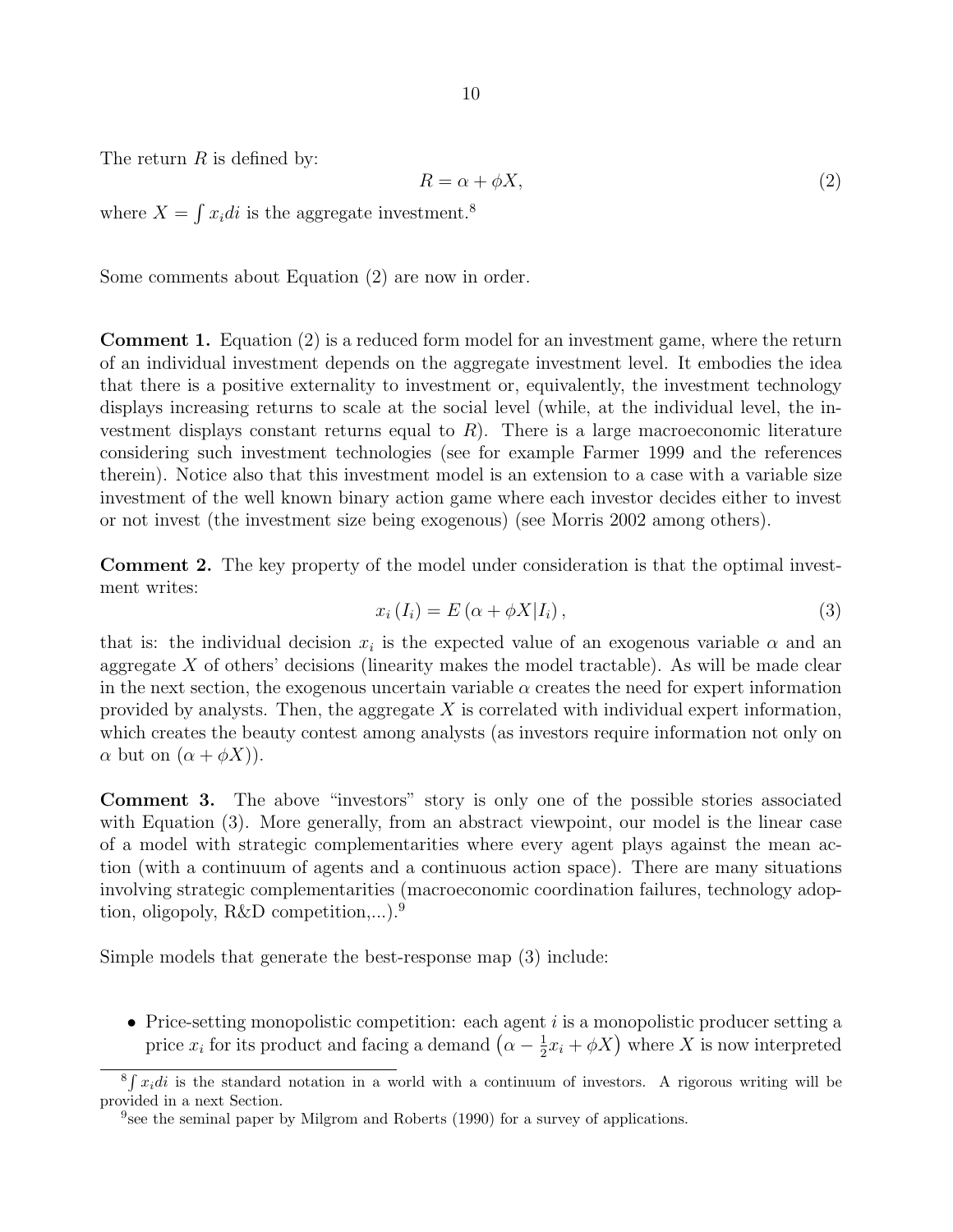as a price index (the goods produced by others are substitutes of *i*'s production as  $\phi > 0$ ). For a given information set  $I_i$ , the expected profit of *i* writes  $E\left(\alpha - \frac{1}{2}\right)$  $\frac{1}{2}x_i + \phi X|I_i(x)$ (there is no production cost). Equation (3) results.

- Quantity-setting monopolistic competition: the same story as above but  $x_i$  is interpreted as the quantity produced and  $(\alpha - \frac{1}{2})$  $\frac{1}{2}x_i + \phi X$ ) as an inverse demand function (the goods produced by others are complements of *i*'s production as  $\phi > 0$ .
- A speculative attack model: the speculator *i* invests an amount  $x_i$  in attacking a peg, and the return on the attack (the magnitude of the devaluation) is increasing in the aggregate amount *X* invested in the attack.

Notice that we assume  $\phi > 0$ , but a negative  $\phi$  would not destroy our results.<sup>10</sup> If we allow *ϕ* to be negative, then the reduced form model includes the monopolistic competition models even if goods are complements (in the price-setting case) or substitutes (in the quantity-setting case). The model includes also the partial equilibrium model where agents produce all the same good and each agent *i* makes a production decision  $x_i$  before he knows the price (and the price is  $\alpha + \phi X$  with  $\phi < 0$  (see among others Muth 1961, Guesnerie 1992, Morris 2008).

#### **III. THE EQUILIBRIUM**

We are now in a position to define the equilibrium concept. The natural equilibrium concept is the perfect Bayesian equilibrium involving out of equilibrium beliefs.<sup>11</sup> An exhaustive definition of this equilibrium concept would be tedious. To avoid it, we restrict attention to linear and symmetric equilibrium, and we present 3 properties (in addition to Property 1 above). These properties unquestionably hold at a linear symmetric equilibrium, whatever the formal definition of equilibrium may be. This allows us to give then a simplified formal definition of the equilibrium.

#### *•* **Property 2:** *Every message m<sup>j</sup> is sold to all the investors.*

Symmetry of equilibrium implies that a message  $m_j$  is bought either by no investor or all of them. As the production cost of  $m_j$  by analyst *j* is zero, it is always profitable for analyst *j* to sell  $m_j$  at a positive price, even arbitrarily small. This implies that, at equilibrium, every message  $m_j$  is sold to all the investors.

 $10$ In particular, our central result (Proposition 3.4) does not disappear: there are still cases with multiple equilibria when  $\phi < 0$ . But the computations when  $\phi < 0$  are more sophisticated.

<sup>&</sup>lt;sup>11</sup>To see why out-of-equilibrium beliefs are in order, consider that one of the problems faced by an analyst is to choose the message he sells to investors. In order to know what the profit maximizing message is, the analyst has to expect what price investors are ready to pay for any message he could offer, and not only for the one message that he offers at equilibrium.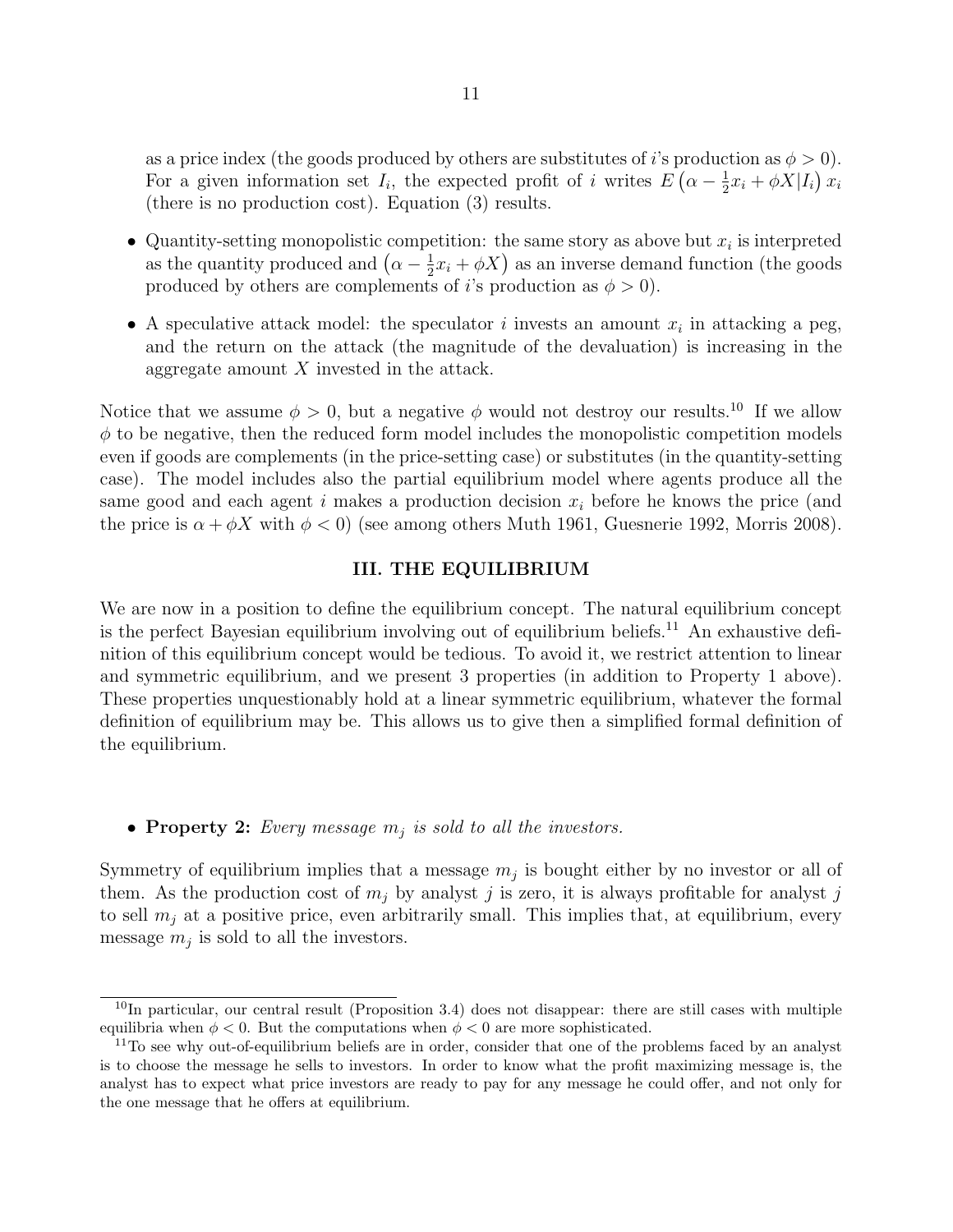*•* **Property 3:** *Every analyst sells all of his information. That is: the distribution of R conditional on*  $m_j$  *is the distribution of*  $R$  *conditional on*  $(s_j, y)$ *.* 

The production cost of a message is zero and the analyst wants to maximize his profit. As the willingness to pay of an investor is increasing in the precision of the message, the analyst thus sells all the information he has in order to charge a price  $q_i$  as large as possible. This follows from the benefit of a piece of information for an investor being increasing in the precision of this piece of information.

The proof of this property is in Appendix. To prove this property, we assume that an individual analyst considers as exogenous the distribution of return. Analysts have a "return-taking" behavior.

**Assumption B.** Every analyst *j* considers the joint distribution of  $(R, s_j, y)$  as exogenous.

Assumption B implies that an analyst does not understand that the choice of his message influences investors' decisions and then aggregate investment and return. Hence, no analyst tries to manipulate investor's decisions and the return *R*; each analyst only aims at guessing *R* as if *R* did not depend on his own message. This amounts to assuming that each analyst regards as negligible the influence of his own advice on the investors' decisions. This assumption seems legitimate in the case of a large number  $J$  of analysts.<sup>12</sup>

*•* **Property 4:** *The price q<sup>j</sup> of message m<sup>j</sup> is the maximum price that an investor is willing to pay, given his equilibrium information set*  $I_i$ .

Given the symmetry of equilibrium, the maximal price that an investor *i* is willing to pay does not depend on *i*. The demand faced by analyst *j* for  $m_j$  is such that every investor buys  $m_j$  if  $q_j$  is smaller than the common maximal price, and no investor buys  $m_j$  otherwise. Then, the profit maximizing analyst *j* charges this common maximal price for *m<sup>j</sup>* .

Relying on the 4 properties above, we can define formally the equilibrium message and its associated price.

According to Assumption A and Property 3,  $m_j$  can be written as a linear combination of  $y$ and  $s_j$ . We choose to normalize the weights on *y* and  $s_j$  so that they sum to 1. That is: we define  $m_j$  as follows:

<sup>12</sup>Actually, relaxing Assumption B allows to consider the case where an analyst strategically takes into account the impact of his message on *R*. But (even in the case of 2 analysts only), this leads to a model that is not tractable (the equilibrium message is characterized as the root of a polynomial of degree 6).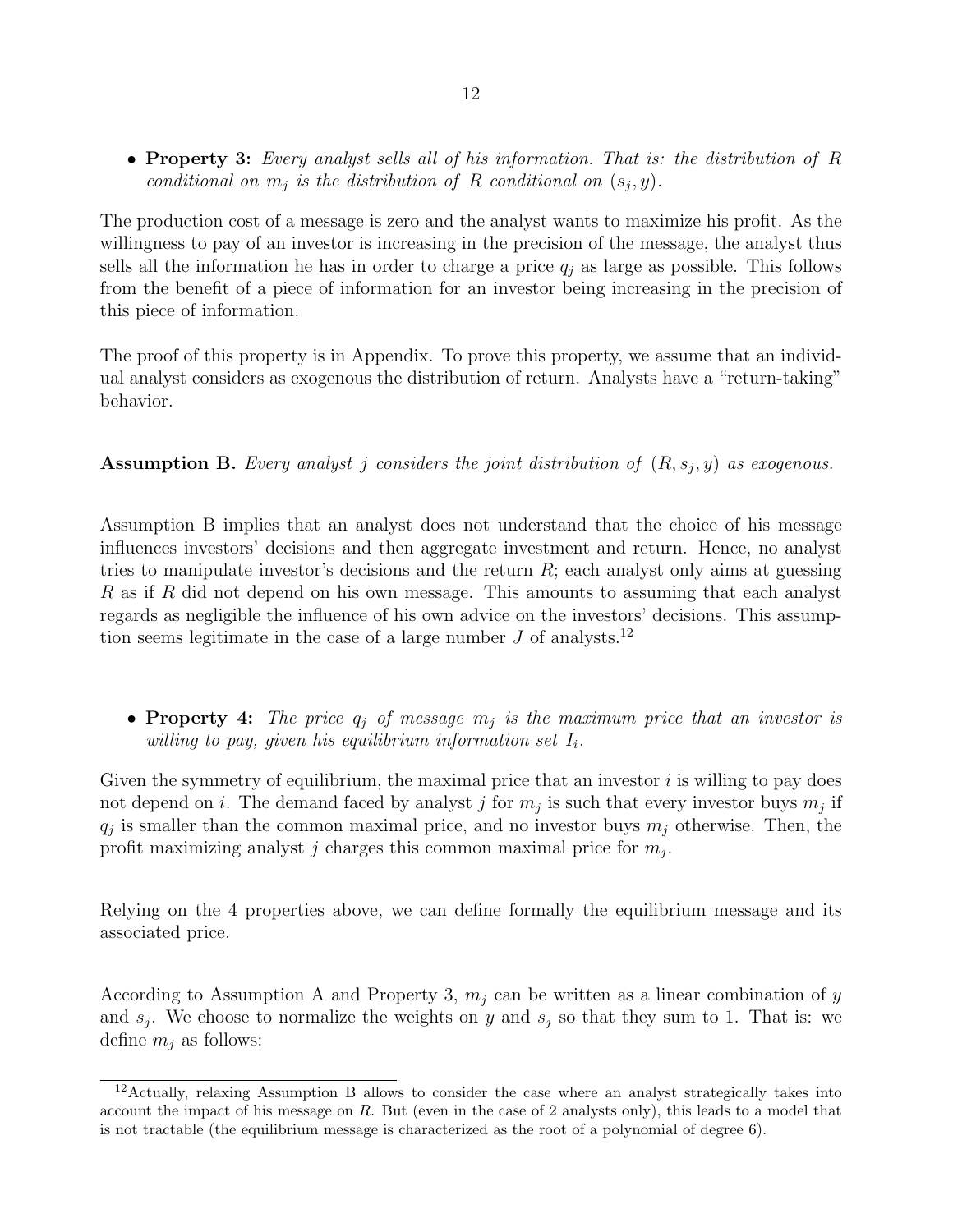13

**Definition 3.1** *The equilibrium message m<sup>j</sup> writes:*

$$
\forall j, m_j = \mu y + (1 - \mu) s_j,\tag{4}
$$

*where µ is a real parameter independent of j.*

The fact that  $\mu$  does not depend on *j* follows from the symmetry of equilibrium.

The fact that the weights  $\mu$  and  $(1 - \mu)$  sum to 1 is w.l.o.g. because the informational content of *m<sup>j</sup>* is the same as the one of *km<sup>j</sup>* for any real coefficient *k*: the law of *R* conditional to *km<sup>j</sup>* is not affected by *k*. Notice that  $m_j$  is proportional to  $E(R|s_j, y)$  ( $m_j$  is  $kE(R|s_j, y)$  where the coefficient of proportionality  $k$  is such that the weights on  $s_j$  and  $y$  sum to 1). We could have defined  $m_j$  as  $E(R|s_j, y)$ , but Definition 3.1 implies that  $m_j$  writes  $\alpha + noise$ , which simplifies computations later. We have namely:

$$
m_j = \alpha + \mu \eta_y + (1 - \mu) \eta_j.
$$

We characterize the equilibrium value of  $\mu$  in the next section.

**Lemma 3.2.** *The price*  $q_j$  *of message*  $m_j$  *is* 

$$
q_j = \frac{1}{2} \left( Var\left(R|m_1, ..., m_{j-1}, m_{j+1}, ..., m_J\right) - Var\left(R|m_1, ..., m_J\right)\right),\tag{5}
$$

where  $Var(R|m_1,...,m_{i-1},m_{i+1},...,m_J)$  and  $Var(R|m_1,...,m_J)$  are variances of R condi*tional on the sets*  $\{m_1, ..., m_J\} - \{m_i\}$  *and*  $\{m_1, ..., m_J\}$  *respectively.* 

The expression of *q<sup>j</sup>* given in Equation (5) is obtained from the following argument. The maximum price that investor  $i$  is willing to pay for  $m_j$  is the price that makes  $i$  indifferent between buying  $m_j$  or not. In Appendix, we show that the ex-ante expected profit of an investor *i* buying a set of messages  $I_i$  is (see Equation (14) in Appendix):<sup>13</sup>

$$
E\pi(I_i) = \frac{1}{2} \left( Var\left(R\right) - Var\left(R|I_i\right) \right) - \sum_{j \in I_i} q_j.
$$

At equilibrium, *i* buys all the messages so that his ex-ante expected profit is  $E\pi$  ( $\{m_1, ..., m_J\}$ ). If he decides not to buy  $m_j$ , then his ex-ante expected profit becomes  $E\pi(\lbrace m_1,...,m_J\rbrace - \lbrace m_j \rbrace)$ . Equating the 2 expected profits leads to Equation (5).

Summing up, we have the following equilibrium definition. It is clear from this definition that an equilibrium is fully characterized by the value of *µ*.

<sup>&</sup>lt;sup>13</sup>Notice that, as every investor is infinitesimal, the equilibrium distribution of *R* does not depend on individual choices by investors.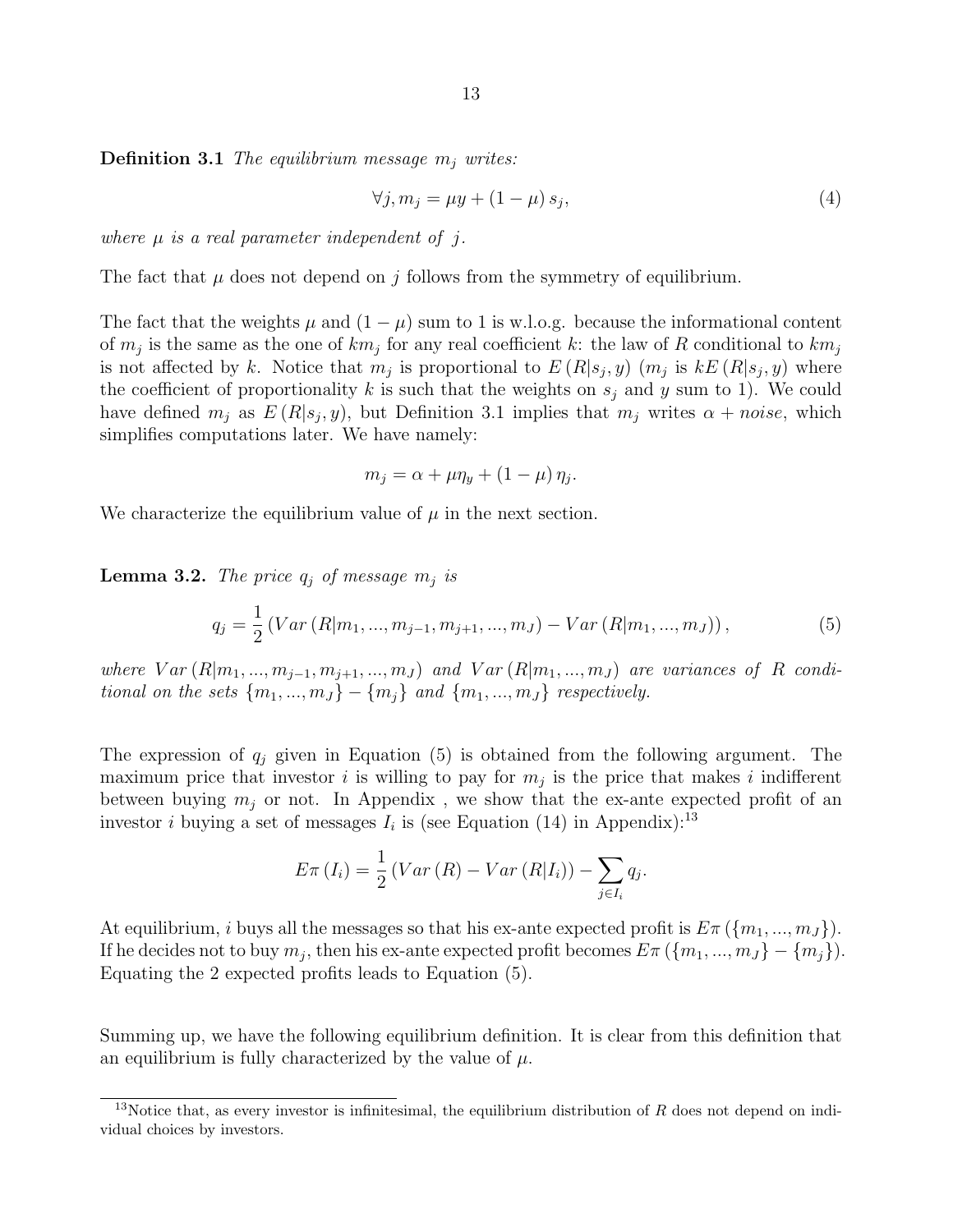**Definition 3.3.** *Under Assumption A, a symmetric linear equilibrium is defined by the following behavior of agents:*

*• Investor i buys all the messages m<sup>j</sup> and his investment is*

$$
E(R|m_1,...,m_J),
$$

*• Analyst j sells the message*

$$
m_j = \mu y + (1 - \mu) s_j,
$$

*at price*

$$
q_j = \frac{1}{2} \left( Var\left(R|m_1, ..., m_{j-1}, m_{j+1}, ..., m_J\right) - Var\left(R|m_1, ..., m_J\right)\right).
$$

**The Return Equation.** A standard property of Gaussian distributions is that the average message  $\bar{m} = \sum_j m_j / J$  is a summary statistic of  $(m_1, ..., m_J)$ , that is: the distribution of *R* conditional on  $(m_1, ..., m_J)$  is the same as the distribution of *R* conditional on  $\bar{m}$ . The investment of *i* is then

 $E(R|\bar{m})$ ,

aggregate investment is  $E(R|\bar{m})$  as well, and the return equation (2) writes:

$$
R = \alpha + \phi E\left(R|\bar{m}\right). \tag{6}
$$

Investors' information is symmetric so that  $E(R|\bar{m})$  is the belief about R common to all investors.

**The Beauty Contest.** The return equation (6) naturally leads to a description of the beauty contest among analysts. Taking the expected values (conditional on  $\bar{m}$ ) on both sides in Equation  $(6)$  imply:<sup>14</sup>

$$
E(R|\bar{m}) = E(\alpha|\bar{m}) + \phi E(R|\bar{m}),
$$
  
= 
$$
\frac{1}{1-\phi}E(\alpha|\bar{m}),
$$
  
= 
$$
\frac{1}{1-\phi}\frac{cov(\alpha,\bar{m})}{Var(\bar{m})}\bar{m}.
$$

Hence, *R* is a linear function of  $\bar{m}$  and  $\alpha$ 

$$
R = \alpha + \lambda \bar{m},\tag{7}
$$

$$
E(Z|\bar{m}) = E(Z) + \frac{cov(Z,\bar{m})}{Var(\bar{m})} (\bar{m} - E(\bar{m})).
$$

<sup>&</sup>lt;sup>14</sup>Recall the standard formula for conditional means of normally distributed variables: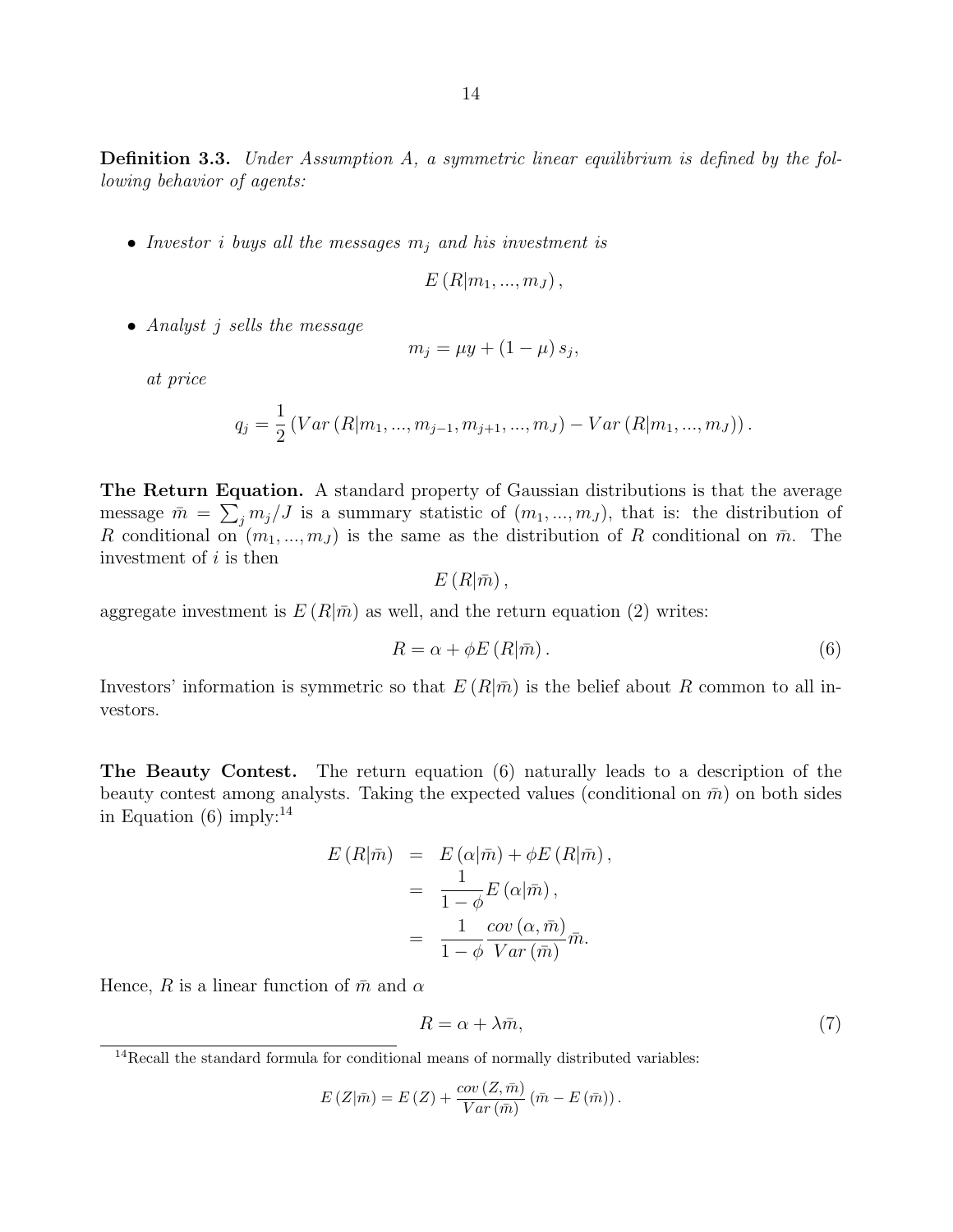where  $\lambda$  is endogenous and defined by

$$
\lambda = \frac{\phi}{1 - \phi} \frac{\text{cov}(\alpha, \bar{m})}{Var(\bar{m})} = \frac{\phi}{1 - \phi} \frac{\frac{1}{\tau_{\alpha}}}{\frac{1}{\tau_{\alpha}} + \mu^{2} \frac{1}{\tau_{y}} + (1 - \mu)^{2} \frac{1}{J\tau_{s}}}.
$$
(8)

From Equation (7), we have:

$$
\forall j, E(R|s_j, y) = E(\alpha|s_j, y) + \lambda E(\bar{m}|s_j, y). \tag{9}
$$

This relation shows that analysts implicitly participate in a beauty contest (a guess-the-average game): the return R estimated by analyst  $j$  (and then the message sent by  $j$ ) is a linear combination of his prediction of a fundamental  $\alpha$  and his prediction of others' behavior  $\bar{m}$ .

The intuition for this beauty contest is as follows:

- The aggregate investment X aggregates the information used by investors when making their investment decision  $x_i$  (this information consists of the messages  $m_i$ ).
- *•* The assumption that *R* is correlated with *X* implies that *R* is correlated with the messages  $m_j$ .<sup>15</sup>
- Investors have no prior information on *R* so that they pay analysts to make predictions about *R*. It follows that every analyst needs to predict other analysts' messages.

Equation (9) shows that the behavior of the analyst involves two features: to give a good prediction about  $\alpha$ , or else to conform to the other analysts' predictions and hence not to distinguish oneself too much from the group of analysts. The weight  $\lambda$  on  $E(\bar{m}|s_j, y)$  can be interpreted as a degree of "conformism". This "conformism" is rational and follows from informational motives. The degree of conformism involves two components: an exogenous component  $\frac{\phi}{1-\phi}$  and an endogenous component  $\frac{cov(\alpha,\bar{m})}{Var(\bar{m})}$ .

In the sequel, we focus on the determination of conformism, its influence on the information transmitted by analysts to the market, and its consequences on the market return.

**Solving for the equilibrium message.** We now compute the equilibrium message, that is: we write  $\bar{m} = \mu y + (1 - \mu) \bar{s}$  in Equation (9)

$$
\forall j, E (R|s_j, y) = \lambda E (\mu y + (1 - \mu) \bar{s}|s_j, y) + E (\alpha|s_j, y). \tag{10}
$$

This writes  $E(R|s_j, y) = \mu' y + \nu' s_j$  where  $\mu'$  and  $\nu'$  are 2 real coefficients (to be computed in the proof of the Proposition below). As  $m_j = \mu y + (1 - \mu) s_j$ , we have  $m_j = \frac{\mu' y + \nu' s_j}{\mu' + \nu'}$  $\frac{y+\nu s_j}{\mu'+\nu'}$ .

<sup>&</sup>lt;sup>15</sup>By symmetry of the equilibrium, the correlation between *R* and the messages  $m_j$  reduces to a correlation between *R* and  $\bar{m}$ .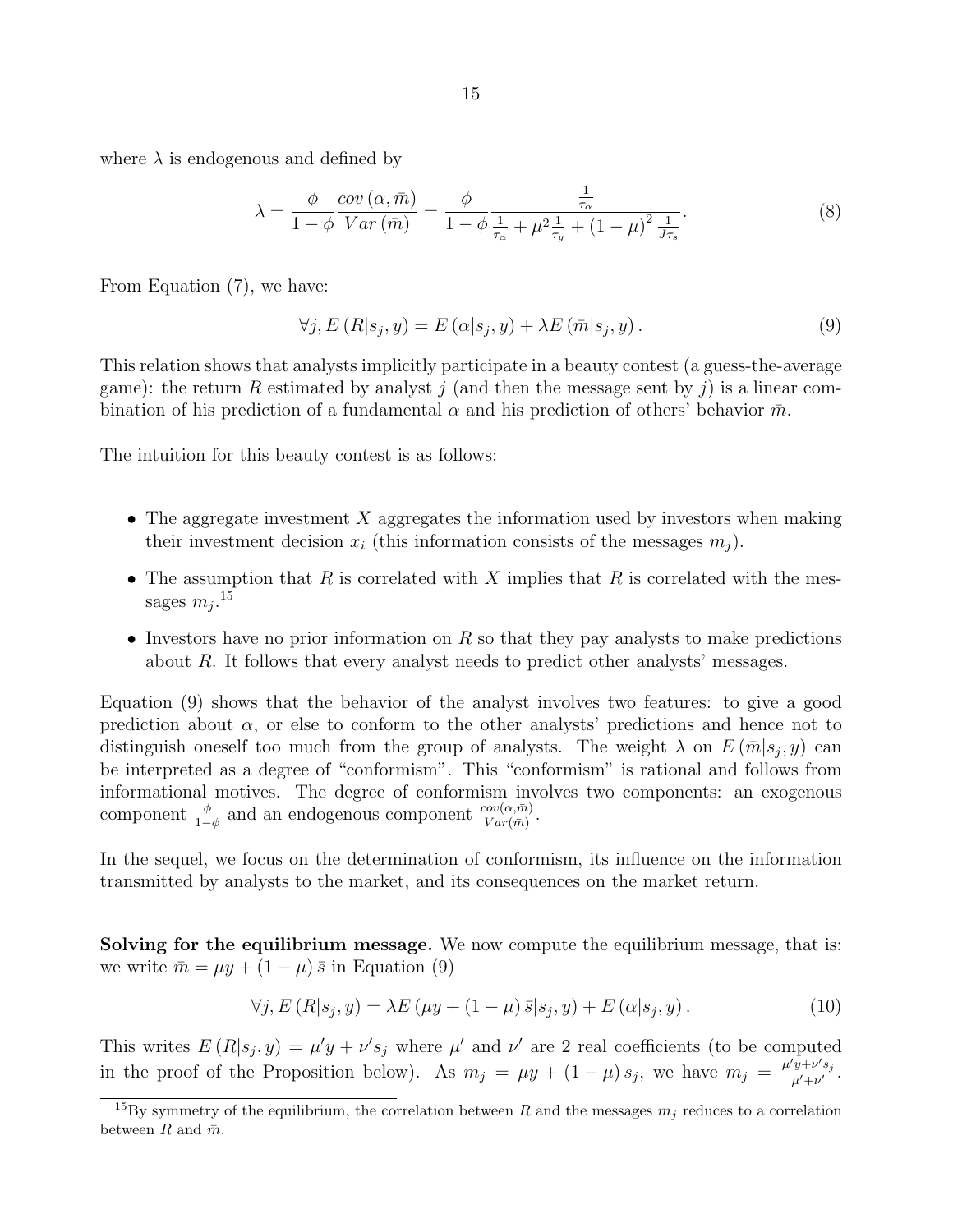The equilibrium values of  $\mu$  are the solutions of the equation  $\mu = \frac{\mu'}{\mu' + \mu'}$  $\frac{\mu'}{\mu' + \nu'}$ . A striking result is that there are sometimes multiple equilibria. It follows from the endogeneity of the so-called "degree of conformism"  $\lambda$  (that is: the magnitude of the beauty contest).

**Proposition 3.4.** Assume  $\phi \in [0,1]$ . There exists a threshold  $\phi^*$  such that

- 1. If  $\phi > \phi^*$ , then there are 3 linear symmetric equilibria.
- 2. Otherwise,  $\phi < \phi^*$ , and there is 1 linear symmetric equilibrium.

*One equilibrium is always characterized by a value*  $\mu \in \left[\frac{\tau_y}{\tau_y}\right]$  $\left[\frac{\tau_y}{\tau_s + \tau_y}, 1\right]$ , *while the two others (when they exist) are such that*  $\mu \leq -\frac{\tau_y}{\tau_\alpha}$ .

*The threshold ϕ ∗ is*

$$
\phi^* = \frac{1}{\frac{J-1}{J}A^* + 1} \in (0,1),
$$

*where*

$$
A^* = \sup_{\mu \leq -\tau_y/\tau_\alpha} \frac{(\mu - 1) (\tau_y + \mu \tau_\alpha)}{(\tau_y - (\tau_s + \tau_y) \mu) \left(1 + \mu^2 \frac{\tau_\alpha}{\tau_y} + (1 - \mu)^2 \frac{\tau_\alpha}{J \tau_s}\right)} \in (0, +\infty).
$$

The proof of the Proposition can be found in Appendix. It relies on solving a polynomial equation of degree 3 in  $\mu$ . This is why there exists either 1 or 3 equilibria.<sup>16</sup>

The proposition shows that there is a unique equilibrium when  $\phi$  is around 0 and there is multiplicity when  $\phi$  is around 1. Before we comment on the proposition, we further describe the 2 examples  $\phi = 0$  and  $\phi = 1$ .

#### **Corollary 3.5.**

- *• When ϕ tends to 0, there is a unique equilibrium. Furthermore, the degree of conformism λ of this equilibrium tends to 0; the equilibrium value of*  $\mu$  *tends to*  $\frac{\tau_y}{\tau_y + \tau_s}$ *.*
- *• When ϕ tends to 1, there are 3 equilibria. Furthermore, the degree of conformism λ of the 3 equilibria tends to*  $+\infty$ *; one equilibrium value of*  $\mu$  *tends to* 1*, another tends to*  $-\tau_y/\tau_\alpha$ , and the third one tends to  $-\infty$ .

In the limit  $\phi = 0$ , we have the case where  $R = \alpha$  is exogenous. Every analyst simply sends a message revealing  $E(\alpha|s_j, y)$ , and there is no beauty contest.

<sup>&</sup>lt;sup>16</sup>The limit case  $\phi = 1$  corresponds to a degenerate situation where the polynomial equation of degree 3 has 3 real roots, two of them being identical.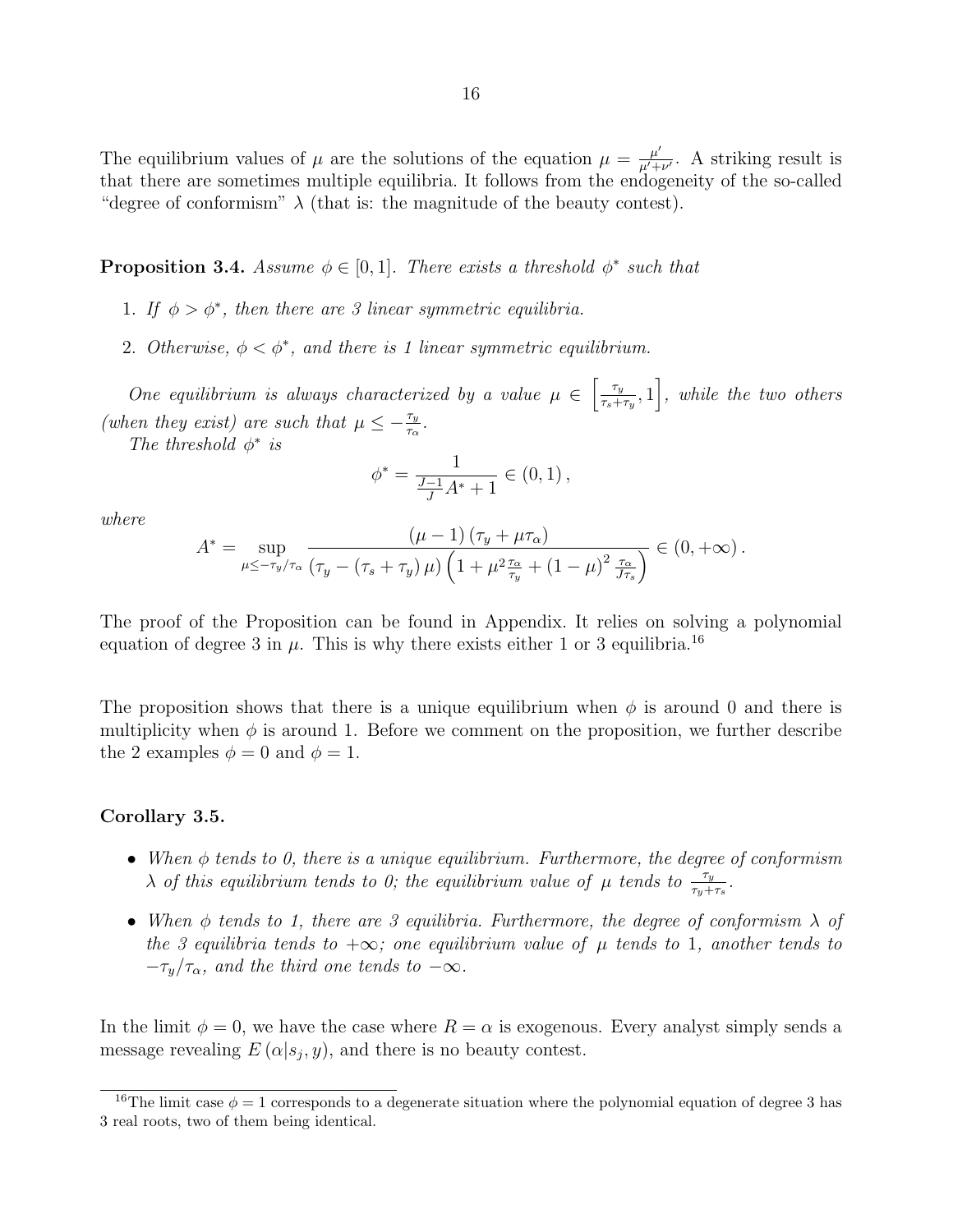In the limit case  $\phi = 1$ , the model is not determined (Equation (6) above has no solution). The proposition nevertheless shows that, when  $\phi \simeq 1$ , the multiplicity of equilibria is robust and the equilibria correspond to an exacerbated beauty contest (the degree of conformism  $\lambda$ becomes infinite). This appears clearly for the equilibrium with  $\mu \approx 1$  (the messages rely on the public signal only and no longer on the private signal). The two other equilibria feature a negative  $\mu$ . Further interpretations of the equilibria with  $\mu < 0$  are provided in the comments below.

Comments are in order regarding the intuition for the multiplicity and the behavioral patterns at equilibrium.

**Comment 1: Intuition for the existence of multiple equilibria.** The main reason for the observed multiplicity is that, for some values of the fundamentals  $(\phi, \tau_y, \tau_s \text{ and } \tau_\alpha)$ , the "conformism"  $\lambda$  (in other words, the magnitude of the beauty contest) can be so large that analysts "collectively manipulate" the prices. The correlation between *X* and *R* along with the influence the analysts have on X through their messages (recall  $X = E(R|\bar{m})$ ) allow them to move *R* in any direction as soon as all their individual messages are well coordinated. Indeed, at an equilibrium, analysts coordinate their interpretation of exogenous signals (they choose an equilibrium value of  $\mu$ ). Multiplicity of equilibria means that they can coordinate on different interpretations of the signals, and each of these interpretations has such an important influence on *R* that it is self-fulfilling.

**Comment 2: equilibrium patterns.** The multiplicity of equilibria corresponds to 2 different patterns of behavior. Some equilibria have  $\mu \in [0,1]$  and can be qualified as "regular". These correspond to the standard "beauty contest" result à la Allen, Morris and Shin (2006) where the weight on public information in the message is excessive in order to provide information on others' messages.

Other equilibria have  $\mu < 0$  and can be qualified as "inverted". The effect of the beauty contest is then exacerbated. In contrast with the "regular" equilibrium, these "inverted" equilibria feature 2 appealing properties. These properties are interpreted as follows:

- Self-fulfilling misinterpretation of the public signal.  $\mu < 0$  means that every message  $m_j$ reacts negatively to the public signal. This can be understood as a collective voluntary misinterpretation of *y* as every analyst is aware that *y* and  $\alpha$  are positively correlated. Still, the coordination motive is so strong that this misinterpretation of *y* is self-fulfilling: *y* is negatively correlated with *R* at equilibrium.
- *• Overconfidence in private information.* The weight (1 *− µ*) on *s<sup>j</sup>* in the message is larger than 1. This translates the idea that the analyst has chosen an "inverted" weight on *y* to inform on  $\bar{m}$ , but this results in false information conveyed on  $\alpha$ . This is compensated by an "overconfidence" in the private signal.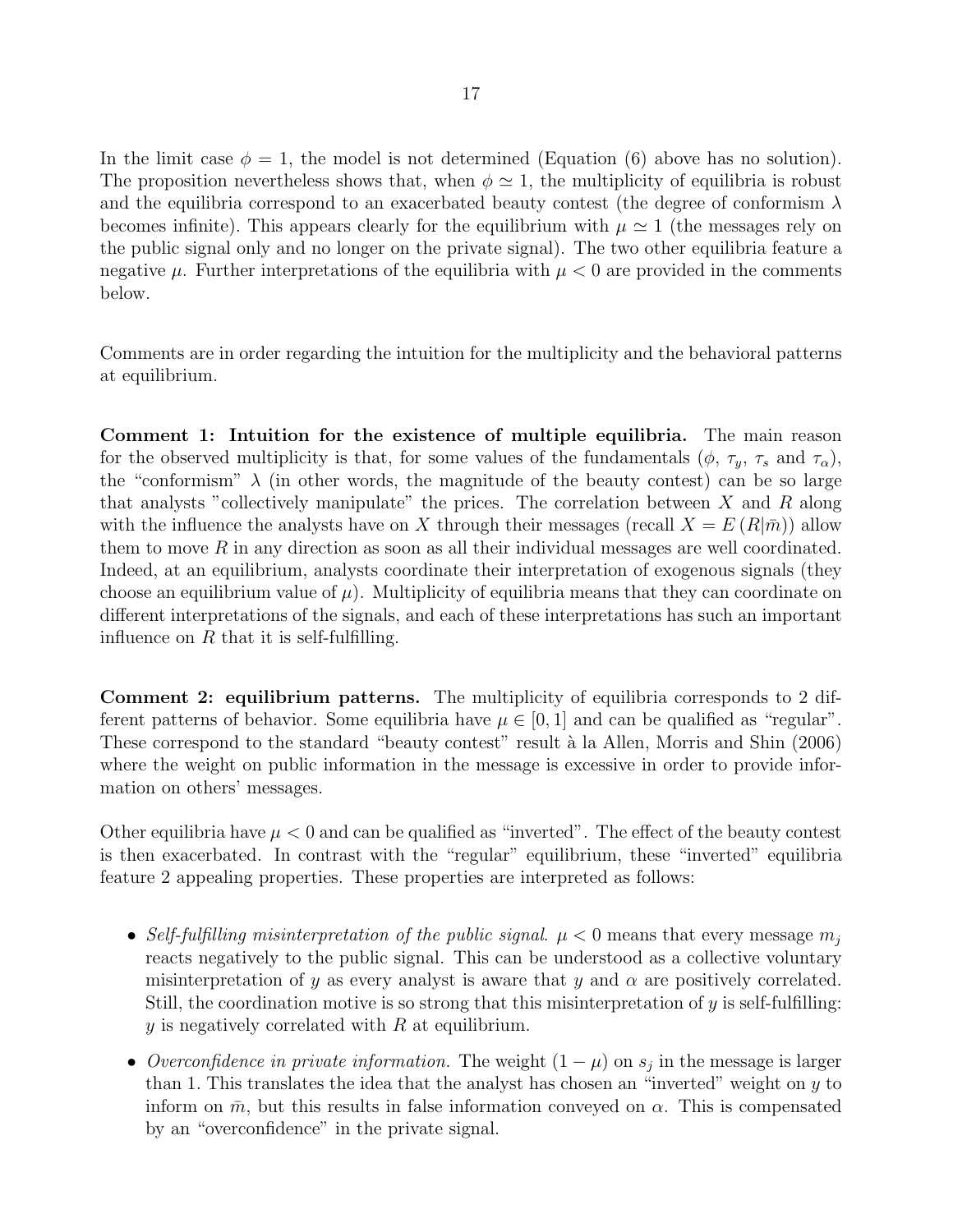An "inverted" equilibrium can be thought of as a "bubble" story. For example, when *y* is largely negative, every analyst agrees on public information revealing future bad market fundamentals. But, it is commonly known that this bad public signal translates into a global recommendation to invest (that is: positive messages  $m<sub>i</sub>$ ). As this "invest" recommendation is believed by investors, it leads to an increase in the aggregate investment *X*. This increase in *X* is expected to result in an increase in the return (as *R* is expected to be  $\alpha + \phi X$ ). It follows that analysts are right in recommending investors to invest: analysts' and investors' behavior is an equilibrium behavior.

**Precision of information transmitted by analysts.** We want to consider the precision of information transmitted to the investors by analysts. Two approaches are possible. The first one is to consider the precision of the information on the fundamentals  $\alpha$  sent by analysts to investors. This precision has an exogenous upper bound (which is the precision of information available to analysts on  $\alpha$ ). The second approach is to consider the precision of the information given on *R*. This is relevant as *R* is the variable in investors' objective.

But Equation (7) above (that is:  $R = \alpha + \lambda \bar{m}$ ) clearly shows that

$$
Var(R|\bar{m}) = Var(\alpha|\bar{m}).
$$

It follows that the 2 approaches defined above are identical.

The information available in the economy about *α* consists of the public signal *y* and the collection of the private signals  $s_j$ . The precision of this information is

$$
\tau_{\alpha|y,s_1,\dots,s_J}=\tau_{\alpha|y,\bar{s}}=\tau_\alpha+\tau_y+J\tau_s.
$$

We can compare this precision to  $\tau_{\alpha|\bar{m}} = 1/Var(\alpha|\bar{m})$ . Thus, we can unambiguously state whether the analysts transmit to investors all the available information in the economy. We show that this is not the case: although each analyst individually sends all his information to all the investors, the "beauty contest" effect implies that there is a loss in the aggregate information transmitted to investors.

**Proposition 3.6.** *Denote*  $\tau_{\alpha|y,s_1,\dots,s_J}$  *the precision of the information available in the economy about*  $\alpha$ *. Denote*  $\tau_{\alpha|m_1,...,m_J}$  the precision of the information transmitted to each investor by *analysts through the messages*  $(m_1, ..., m_J)$ *. We have:* 

$$
\tau_{\alpha|m_1,\dots,m_J} < \tau_{\alpha|y,s_1,\dots,s_J}.\tag{11}
$$

*Not all the information available on α is transmitted to investors.*

The proof of Proposition 4.2 is purely computational. It is in Appendix.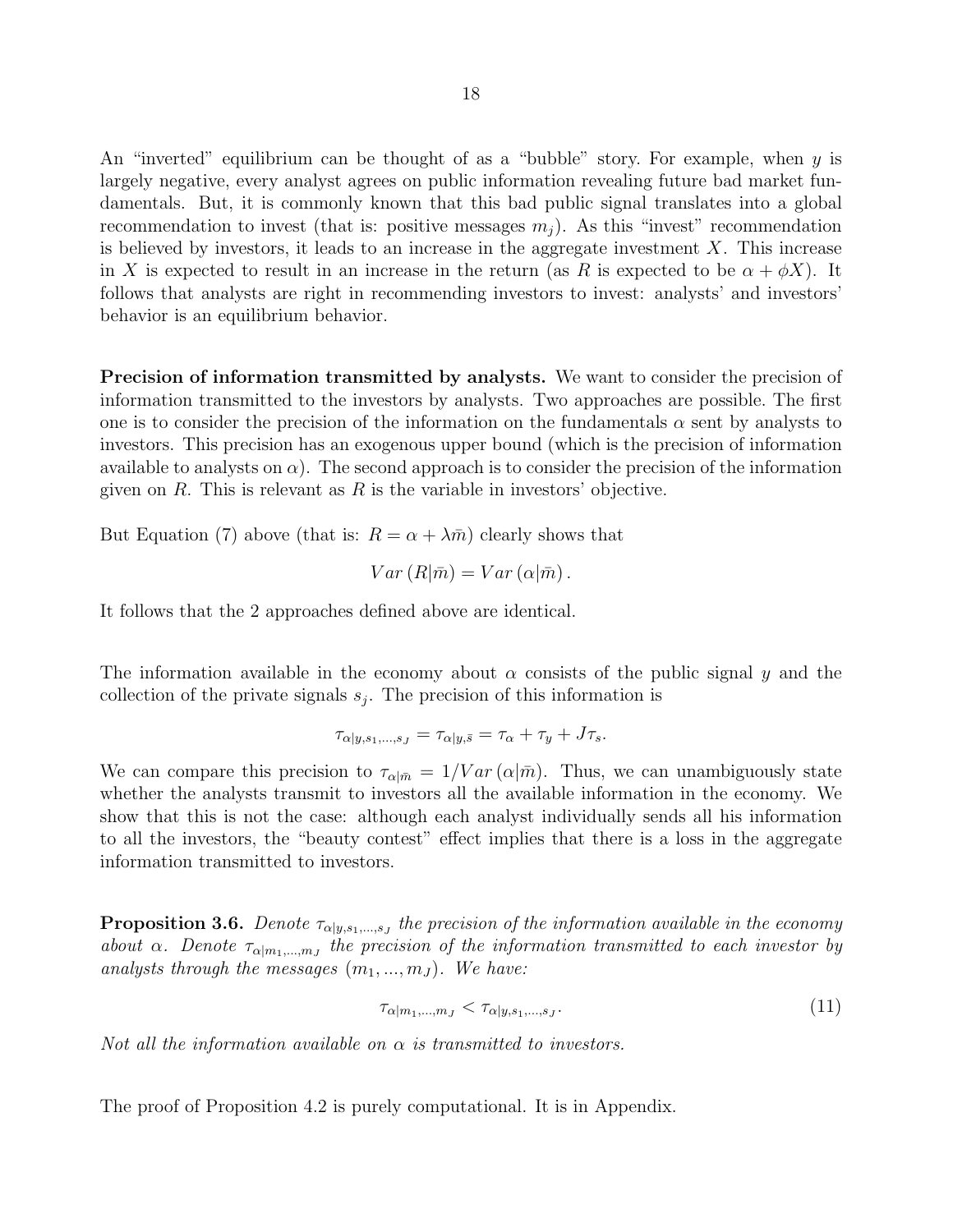Because of correlation of the information sources of analysts, the very existence of analysts implies a loss in the information that is transmitted to the market. This holds true even in the case under consideration here where each analyst transmits all of his information to all the investors. The messages that an investor buys are correlated. Part of this correlation corresponds to the information conveyed on  $\alpha$  (or, equivalently, *R*), the other part of this correlation corresponds to pure noise. The investor is not able to distinguish between these two components of the correlation. This is the reason why some information loss occurs. If analysts' information sources were not correlated (conditionally to  $\alpha$ ),<sup>17</sup> then this phenomenon would disappear, and the above inequality (11) would be an equality.

#### **IV. CONCLUSION**

We have considered a simple model where the return of individual investment is increasing in the aggregate investment. The specific feature of our model is that the private information of investors is endogenous: it consists of messages sent by profit maximizing analysts. These messages are determined by analysts on the basis of their information.

This results in a beauty contest among analysts: every analyst needs to predict others' messages to correctly predict the return of investment. Our main result is that there is sometimes multiple equilibria. One equilibrium is a "regular" beauty contest where analysts overweight the public signal in the messages they send to investors. Another, more surprising, equilibrium is an "inverted" equilibrium where analysts put a negative weight on the public signal: the coordination motive among analysts is so strong that it is self-fulfilling for analysts to commonly misinterpret the public signal (that is: to expect a high public signal to imply a low return).

#### **APPENDIX**

**Proof of Property 3.** We show that the ex-ante profit of investor *i* is increasing in the precision of his information.

Denote  $I_i$  the set of  $j$  such that investor  $i$  buys the message from analyst  $j$ . We compute the ex-ante profit of an investor *i* buying a set of messages  $m_j$ ,  $j \in I_i$ .

For a given set  $I_i$  and given messages  $m_j$ 

$$
\pi\left((m_j)_{j\in I_i}\right) = \max_{x_i} E\left(R | (m_j)_{j\in I_i}\right) x_i - \frac{x_i^2}{2} - \sum_{j\in I_i} q_j.
$$

The optimal investment is  $x_i = E\left(R | (m_j)_{j \in I_i}\right)$ ) and the expected profit conditional to the

<sup>&</sup>lt;sup>17</sup>This would be the case in a model with no public signal *y*. Each analyst would transmit his private signal to investors, and each investor would observe all the information available to analysts.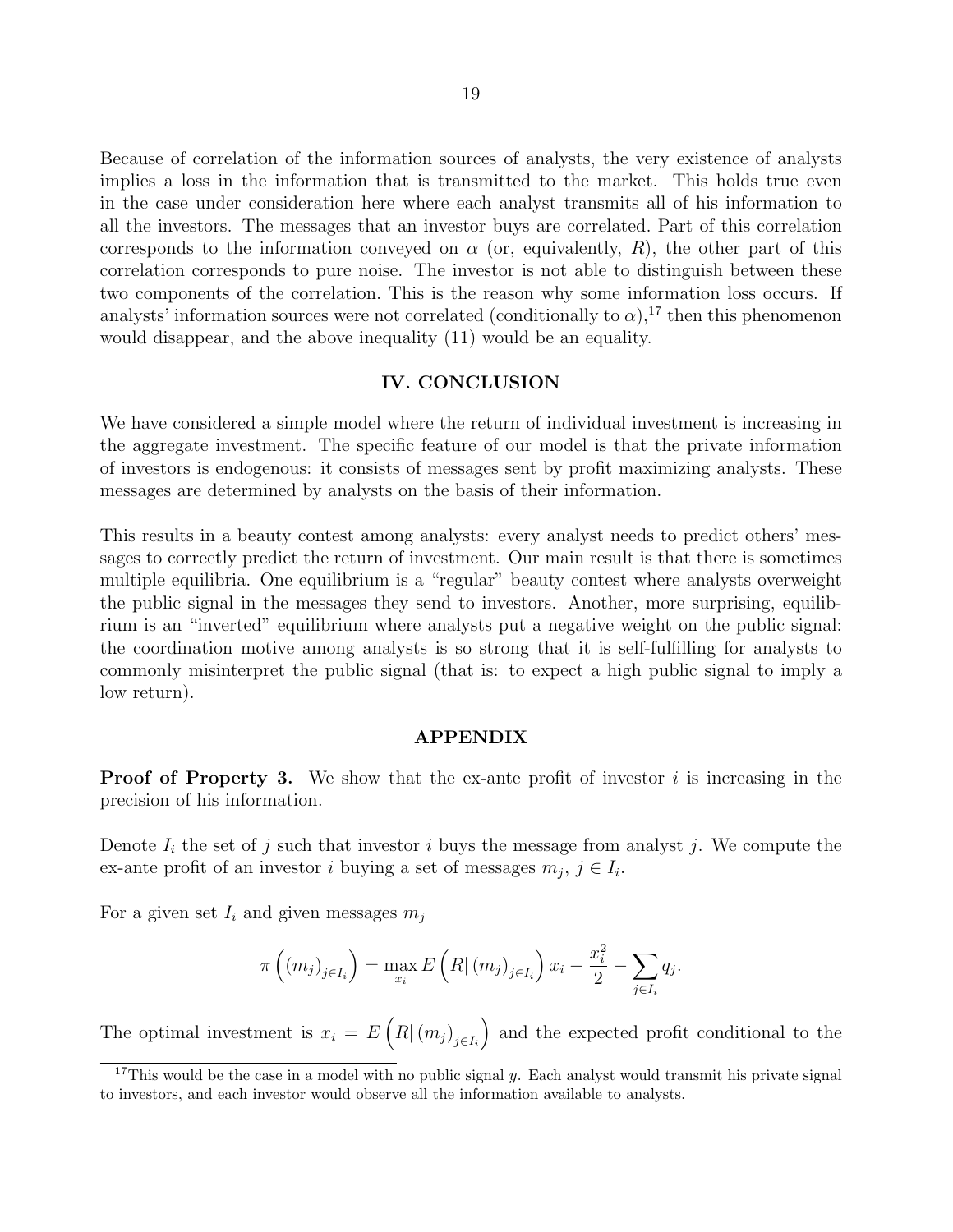messages *m<sup>j</sup>* is

$$
\pi\left((m_j)_{j\in I_i}\right) = \frac{1}{2} E\left(R | (m_j)_{j\in I_i}\right)^2 - \sum_{j\in I_i} q_j.
$$

For a given set  $I_i$ , the ex-ante expected profit is then

$$
E\pi(I_i) = E\left[\pi\left((m_j)_{j\in I_i}\right)\right] = \frac{1}{2}E\left[E\left(R\mid (m_j)_{j\in I_i}\right)^2\right] - \sum_{j\in I_i} q_j,\tag{12}
$$

where the mean  $E[i]$  is taken over the values of the messages  $m_j$ ,  $j \in I_i$ . As long as R and the  $m_j$  are centered normally distributed (which will be shown to be true at equilibrium), a summary statistic for a vector of messages  $(m_j)_{j \in I_i}$  consists of one message  $\hat{m}$  only (a linear combination of  $m_j$ ) and  $E\left(R|(m_j)_{j\in I_i}\right)$ ) writes

$$
E\left(R|\left(m_j\right)_{j\in I_i}\right) = \frac{cov\left(R,\hat{m}\right)}{Var\left(\hat{m}\right)}\hat{m}.
$$

Hence, we have:

$$
E\left[E\left(R\right|\left(m_{j}\right)_{j\in I_{i}}\right)^{2}\right]=\left(\frac{cov\left(R,\hat{m}\right)}{Var\left(\hat{m}\right)}\right)^{2}E\left(\hat{m}^{2}\right)=\frac{cov\left(R,\hat{m}\right)^{2}}{Var\left(\hat{m}\right)}.
$$

Recall the usual formula for the conditional variance of Gaussian variables:

$$
Var(R|\hat{m}) = Var(R) - \frac{cov(R, \hat{m})^2}{Var(\hat{m})}.
$$

It follows that:

$$
E\left[E\left(R|\left(m_{j}\right)_{j\in I_{i}}\right)^{2}\right] = Var\left(R\right) - Var\left(R|\hat{m}\right). \tag{13}
$$

As  $\hat{m}$  is a summary statistic of  $(m_j)_{j \in I_i}$ , we have  $Var(R|\hat{m}) = Var(R|(m_j)_{j \in I_i})$ ) and Equation (12) writes:

$$
E\pi(I_i) = \frac{1}{2} \left( Var\left(R\right) - Var\left(R\right|\left(m_j\right)_{j \in I_i}\right) \right) - \sum_{j \in I_i} q_j. \tag{14}
$$

The higher the precision of the information  $(m_j)_{j \in I_i}$  available to investor *i*, the larger the ex-ante profit  $E\pi(I_i)$ . **End of the proof.** 

**Proof of Proposition 3.4.** Given  $\bar{m} = \mu y + (1 - \mu) \bar{s}$ , we have:

$$
E(\bar{m}|s_j, y) = E\left(\mu y + (1 - \mu) \frac{1}{J} \sum s_k |s_j, y\right),
$$
  
\n
$$
= \mu y + (1 - \mu) \frac{1}{J} \left(s_j + E\left(\sum_{k \neq j} s_k |s_j, y\right)\right),
$$
  
\n
$$
= \mu y + (1 - \mu) \frac{1}{J} \left(s_j + (J - 1) E(\alpha|s_j, y) + \sum_{k \neq j} E(\eta_k|s_j, y)\right),
$$
  
\n
$$
= \mu y + (1 - \mu) \frac{1}{J} \left(s_j + (J - 1) E(\alpha|s_j, y)\right).
$$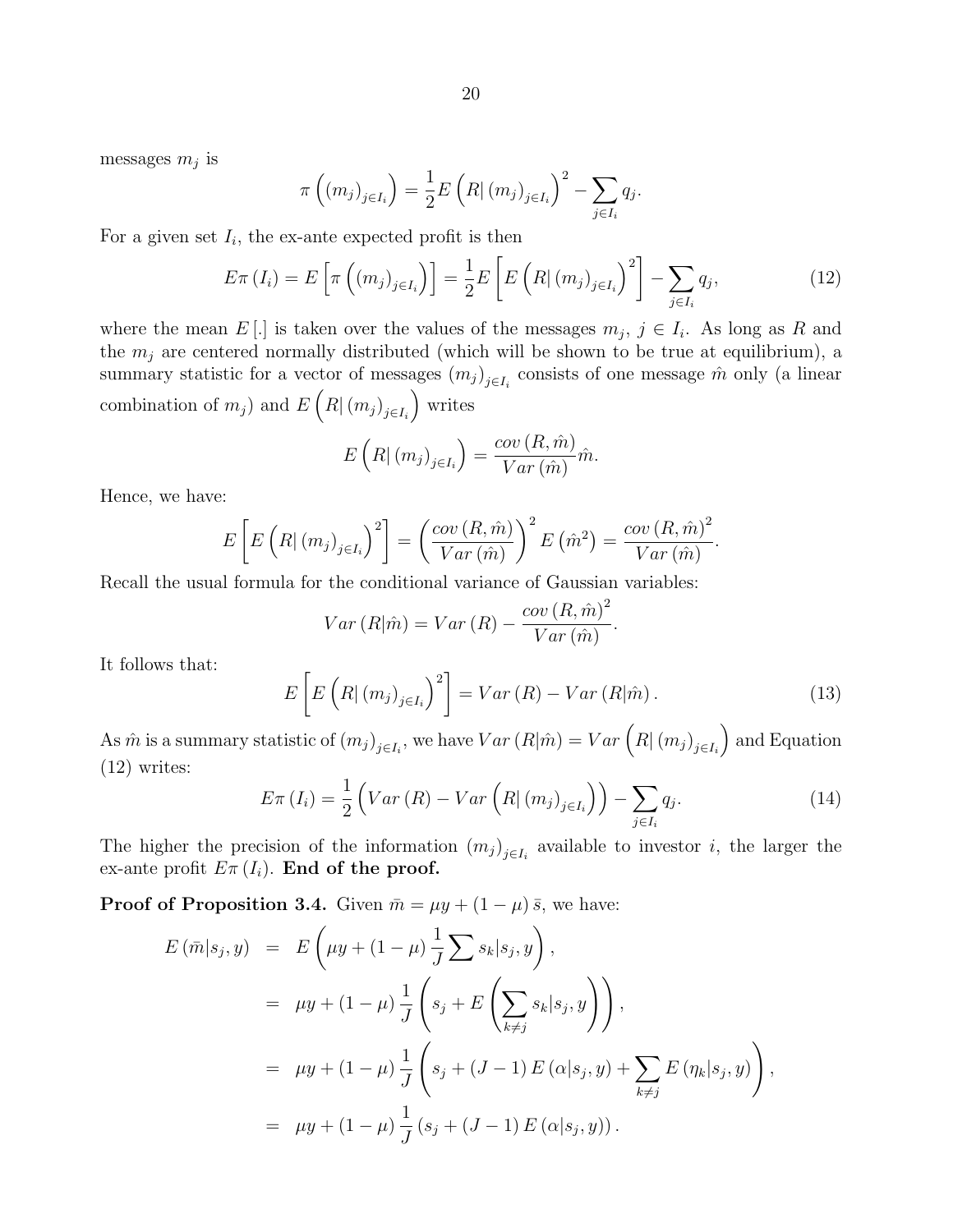Hence, Equation (10) rewrites:

$$
\forall j, E (R | s_j, y) = \lambda \left( \mu y + (1 - \mu) \frac{1}{J} s_j + (1 - \mu) (J - 1) \frac{1}{J} \frac{\tau_s s_j + \tau_y y}{\tau_\alpha + \tau_s + \tau_y} \right) + \frac{\tau_s s_j + \tau_y y}{\tau_\alpha + \tau_s + \tau_y}
$$

Write  $E(R|s_j, y) = \mu' y + \nu' s_j$ . We have:

$$
\mu' = \lambda \left( \mu + (1 - \mu)(J - 1) \frac{1}{J} \frac{\tau_y}{\tau_\alpha + \tau_s + \tau_y} \right) + \frac{\tau_y}{\tau_\alpha + \tau_s + \tau_y},
$$
  

$$
\nu' = \lambda \left( (1 - \mu) \frac{1}{J} + (1 - \mu)(J - 1) \frac{1}{J} \frac{\tau_s}{\tau_\alpha + \tau_s + \tau_y} \right) + \frac{\tau_s}{\tau_\alpha + \tau_s + \tau_y}.
$$

Given that  $m_j = \mu y + (1 - \mu) s_j$ , we have seen above that an equilibrium value of  $\mu$  is characterized by  $\mu = \mu' / (\mu' + \nu')$ . Hence, we have:

$$
\mu = \frac{\lambda \left(\mu + (1 - \mu) \left(J - 1\right) \frac{1}{J} \frac{\tau_y}{\tau_{\alpha} + \tau_s + \tau_y}\right) + \frac{\tau_y}{\tau_{\alpha} + \tau_s + \tau_y}}{\lambda \left(\mu + (1 - \mu) \frac{1}{J} + (1 - \mu) \left(J - 1\right) \frac{1}{J} \frac{\tau_s + \tau_y}{\tau_{\alpha} + \tau_s + \tau_y}}\right) + \frac{\tau_s + \tau_y}{\tau_{\alpha} + \tau_s + \tau_y}}.
$$
(15)

*.*

Some computations allows us to rewrite this equation in the following more convenient form:

$$
\tau_{\alpha}\mu^{2} + (\tau_{y} - \tau_{\alpha})\mu - \tau_{y} = (\tau_{y} - (\tau_{s} + \tau_{y})\mu)\frac{J}{J - 1}\frac{1}{\lambda}.
$$

Recall from Equation (8) that:

$$
\frac{1}{\lambda} = \frac{1 - \phi}{\phi} \left( 1 + \mu^2 \frac{\tau_\alpha}{\tau_y} + (1 - \mu)^2 \frac{\tau_\alpha}{J \tau_s} \right).
$$

Hence  $\mu$  is the root of a polynomial of degree 3:

$$
\tau_{\alpha}\mu^{2} + \left(\tau_{y} - \tau_{\alpha}\right)\mu - \tau_{y} = A\left(\tau_{y} - \left(\tau_{s} + \tau_{y}\right)\mu\right)\left(1 + \mu^{2}\frac{\tau_{\alpha}}{\tau_{y}} + \left(1 - \mu\right)^{2}\frac{\tau_{\alpha}}{J\tau_{s}}\right),\tag{16}
$$

where  $A = \frac{J}{I}$ *J−*1 1*−ϕ ϕ* . Denote

LHS 
$$
(\mu)
$$
 =  $\tau_{\alpha}\mu^2 + (\tau_y - \tau_{\alpha})\mu - \tau_y = (\mu - 1)(\tau_y + \mu\tau_{\alpha}),$   
\n $Q(\mu) = (\tau_y - (\tau_s + \tau_y)\mu) \left(1 + \mu^2 \frac{\tau_{\alpha}}{\tau_y} + (1 - \mu)^2 \frac{\tau_{\alpha}}{J\tau_s}\right).$ 

*LHS* is a polynomial of degree 2 with roots  $-\tau_y/\tau_\alpha$  and 1. *Q* is a polynomial of degree 3 with one real root  $\tau_y/(\tau_s + \tau_y)$  only and the coefficient of degree 3 is negative. Equation (16) writes  $LHS(\mu) = AQ(\mu)$ . Notice that

$$
A^* = \sup_{\mu \leq -\tau_y/\tau_\alpha} \frac{LHS(\mu)}{Q(\mu)}.
$$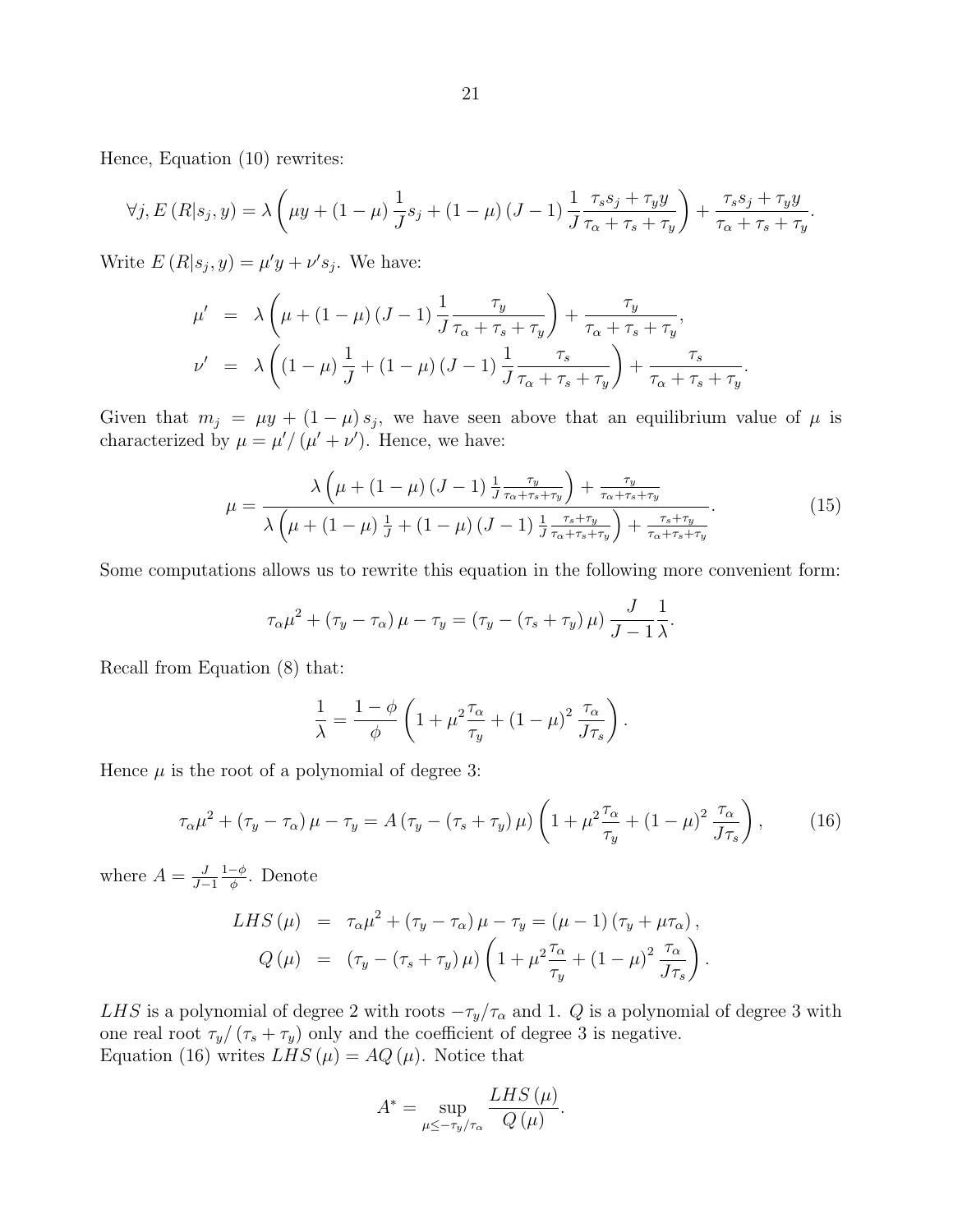22

The analysis of the solutions of Equation  $(16)$  is partitioned in 4 regions of values of  $\mu$  corresponding to the 4 following Lemmas.

**Lemma A.1.** There is no solution of (16) in  $[-\tau_y/\tau_\alpha, \tau_y/(\tau_s + \tau_y)].$ 

**Proof of Lemma A.1.** For  $\mu$  in  $[-\tau_y/\tau_\alpha, 1]$ , LHS  $(\mu) < 0$  and for  $\mu < \tau_y/(\tau_s + \tau_y)$ , AQ  $(\mu) >$ 0. **End of the proof.**

**Lemma A.2.** There is no solution of (16) in  $[1, +\infty)$ .

**Proof of Lemma A.2.** For  $\mu \geq 1$ ,  $LHS(\mu) \geq 0$  and for  $\mu > \tau_y/(\tau_s + \tau_y)$ ,  $AQ(\mu) < 0$ . **End of the proof.**

**Lemma A.3.** There is exactly one solution of (16) in  $[\tau_y/(\tau_s + \tau_y), 1]$ .

**Proof of Lemma A.3.** For  $\mu = \tau_y / (\tau_s + \tau_y)$ ,  $LHS(\mu) - AQ(\mu) < 0$ . For  $\mu = 1$ ,  $LHS(\mu) AQ(\mu) > 0$ . Hence, there is at least one solution of (16) in  $[\tau_y/(\tau_s + \tau_y), 1]$ . To see that there is only one solution, one computes the inflection point  $\mu^I$  (the minimum of

*Q′* ). We have:

$$
Q'(\mu) = -(\tau_s + \tau_y) \left( 1 + \mu^2 \frac{\tau_\alpha}{\tau_y} + (1 - \mu)^2 \frac{\tau_\alpha}{J\tau_s} \right)
$$
  
+2(\tau\_y - (\tau\_s + \tau\_y) \mu) \left( \mu \frac{\tau\_\alpha}{\tau\_y} - (1 - \mu) \frac{\tau\_\alpha}{J\tau\_s} \right), (17)

and

$$
Q''(\mu) = -2(\tau_s + \tau_y) \left( \mu \frac{\tau_\alpha}{\tau_y} - (1 - \mu) \frac{\tau_\alpha}{J \tau_s} \right)
$$

$$
-2(\tau_s + \tau_y) \left( \mu \frac{\tau_\alpha}{\tau_y} - (1 - \mu) \frac{\tau_\alpha}{J \tau_s} \right)
$$

$$
+2(\tau_y - (\tau_s + \tau_y) \mu) \left( \frac{\tau_\alpha}{\tau_y} + \frac{\tau_\alpha}{J \tau_s} \right).
$$

 $\mu^I$  is defined by  $Q''(\mu^I) = 0$ . Hence,

$$
\mu^{I} = \frac{\left(2\tau_{s} + 3\tau_{y}\right)\frac{1}{J\tau_{s}} + 1}{3\left(\tau_{s} + \tau_{y}\right)\left(\frac{1}{\tau_{y}} + \frac{1}{J\tau_{s}}\right)}.
$$

Some more computations show that (given  $J > 1$ )

$$
\mu^I < \frac{\tau_y}{\tau_s + \tau_y}.
$$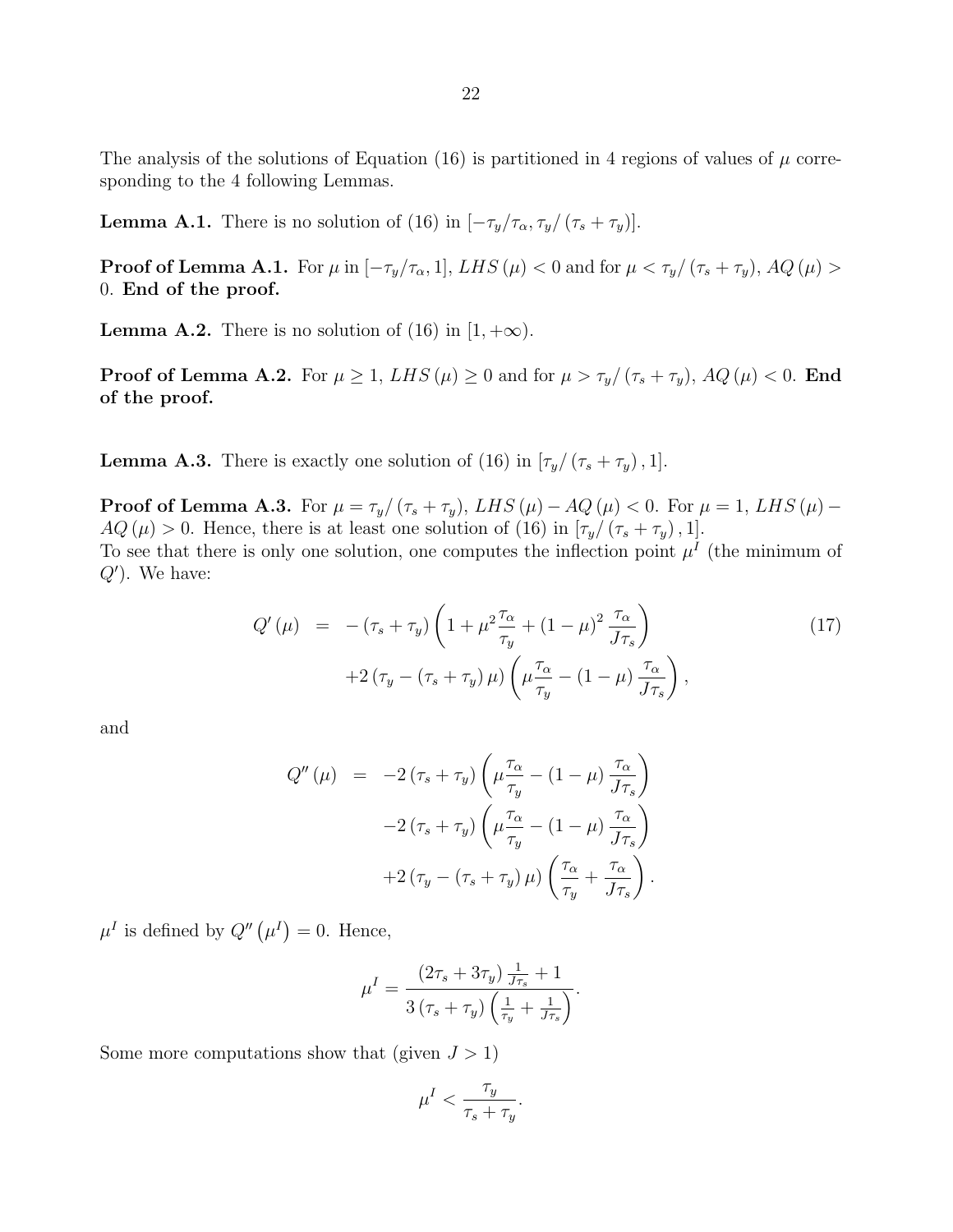It follows that, for  $\mu$  in  $[\tau_y/(\tau_s + \tau_y), 1]$ , AQ is concave. As LHS is convex on this interval, *LHS* − *AQ* is convex on this interval as well. This implies that there cannot be more than one root of  $LHS - AQ$  in  $[\tau_y/(\tau_s + \tau_y), 1]$ . **End of the proof.** 

**Lemma A.4.** There exists  $A^* > 0$  such that<sup>18</sup>

- if  $A > A^*$ , then Equation (16) has no solution in  $(-\infty, -\tau_y/\tau_\alpha]$ ,
- *•* if  $0 < A < A^*$ , then Equation (16) has 2 solutions in  $(-\infty, -\tau_y/\tau_\alpha]$ ,

**Proof of Lemma A.4.** From Equation (17),  $Q'(\mu) < 0$  for  $\mu < 0$  (the first term of  $Q'$  is negative, the second term is the product of a positive factor and a negative factor). Hence, for  $\mu \leq -\tau_y/\tau_\alpha$ ,  $Q(\mu) \geq Q(0) > 0$ . Recall that for  $\mu \leq -\tau_y/\tau_\alpha$ , LHS $(\mu) \geq 0$ . Hence,

$$
\forall \mu \le -\tau_y/\tau_\alpha, \frac{LHS\left(\mu\right)}{Q\left(\mu\right)} \ge 0.
$$

Notice that  $\frac{LHS(\mu)}{Q(\mu)}$  tends to 0 when  $\mu$  tends to  $-\infty$  (as *LHS* and *Q* are of degree 2 and 3 respectively). It follows that the range of  $\frac{LHS(\mu)}{Q(\mu)}$  when  $\mu \in (-\infty, -\tau_y/\tau_\alpha]$  is  $[0, A^*]$ .

Hence, for every *A* in  $[0, A^*]$ , there is at least one  $\mu \leq -\tau_y/\tau_\alpha$  such that  $A = \frac{LHS(\mu)}{O(\mu)}$  $rac{HS(\mu)}{Q(\mu)}$ . This value of  $\mu$  is a solution of Equation (16). As Equation (16) is a polynomial equation of degree 3, it admits either 1 or 3 real solutions. The 3 previous lemmas imply then that there is exactly one solution of Equation (16) outside  $(-\infty, -\tau_y/\tau_\alpha]$ . Hence, there must be 2 solutions of Equation (16) in  $(-\infty, -\tau_y/\tau_\alpha]$ .

Lastly, for  $A > A^*$ , there is no  $\mu \leq -\tau_y/\tau_\alpha$  such that  $A = \frac{LHS(\mu)}{O(\mu)}$  $\frac{HS(\mu)}{Q(\mu)}$ . Hence, Equation (16) has no solution in  $(-\infty, -\tau_y/\tau_\alpha]$  when  $A > A^*$ . **End of the proof.** 

Combining the 4 lemmas shows the proposition. **End of the proof.**

**Proof of Corollary 3.5.** When  $\phi = 0$ ,  $A = +\infty$  and Equation (16) becomes

$$
0 = \left(\tau_y - \left(\tau_s + \tau_y\right)\mu\right) \left(1 + \mu^2 \frac{\tau_\alpha}{\tau_y} + \left(1 - \mu\right)^2 \frac{\tau_\alpha}{J\tau_s}\right). \tag{18}
$$

The unique solution is  $\mu = \frac{\tau_y}{\tau + \mu}$  $\frac{\tau_y}{\tau_y + \tau_s}$ . From Equation (8),  $\lambda = 0$ .

When  $\phi$  tends to 1, Equation (8) shows  $\lambda$  tends to  $+\infty$ . Furthermore, A tends to 0. As Equation (16) is  $LHS(\mu) = AQ(\mu)$ , the RHS tends to 0 when  $\phi$  tends to 1. Then, when  $\phi$ tends to 1, it can easily be seen that there is one real root of Equation (16) in the neighborhood of each of the 2 roots of  $LHS(\mu) = 0$ , which are 1 and  $-\frac{\tau_y}{\tau_y}$  $\frac{\tau_y}{\tau_\alpha}$ <sup>19</sup> As Equation (16) is a polynomial equation of degree 3, there is a third real root. To check that this third root tends to *−∞*, notice that the product of the 3 roots of Equation (16) tends to infinity (it is well known that this product is the ratio of 2 coefficients of the polynomial). **End of the proof.**

<sup>&</sup>lt;sup>18</sup>The case  $A = A^*$  is "degenerate" and leads to a situation where Equation (16) has 1 solution in  $(-\infty, -\tau_y/\tau_\alpha]$  (the 2 solutions of the case *A* < *A*<sup>∗</sup> compress to one).

<sup>&</sup>lt;sup>19</sup>The roots of a polynomial equation are continuous in the coefficients of the polynomial.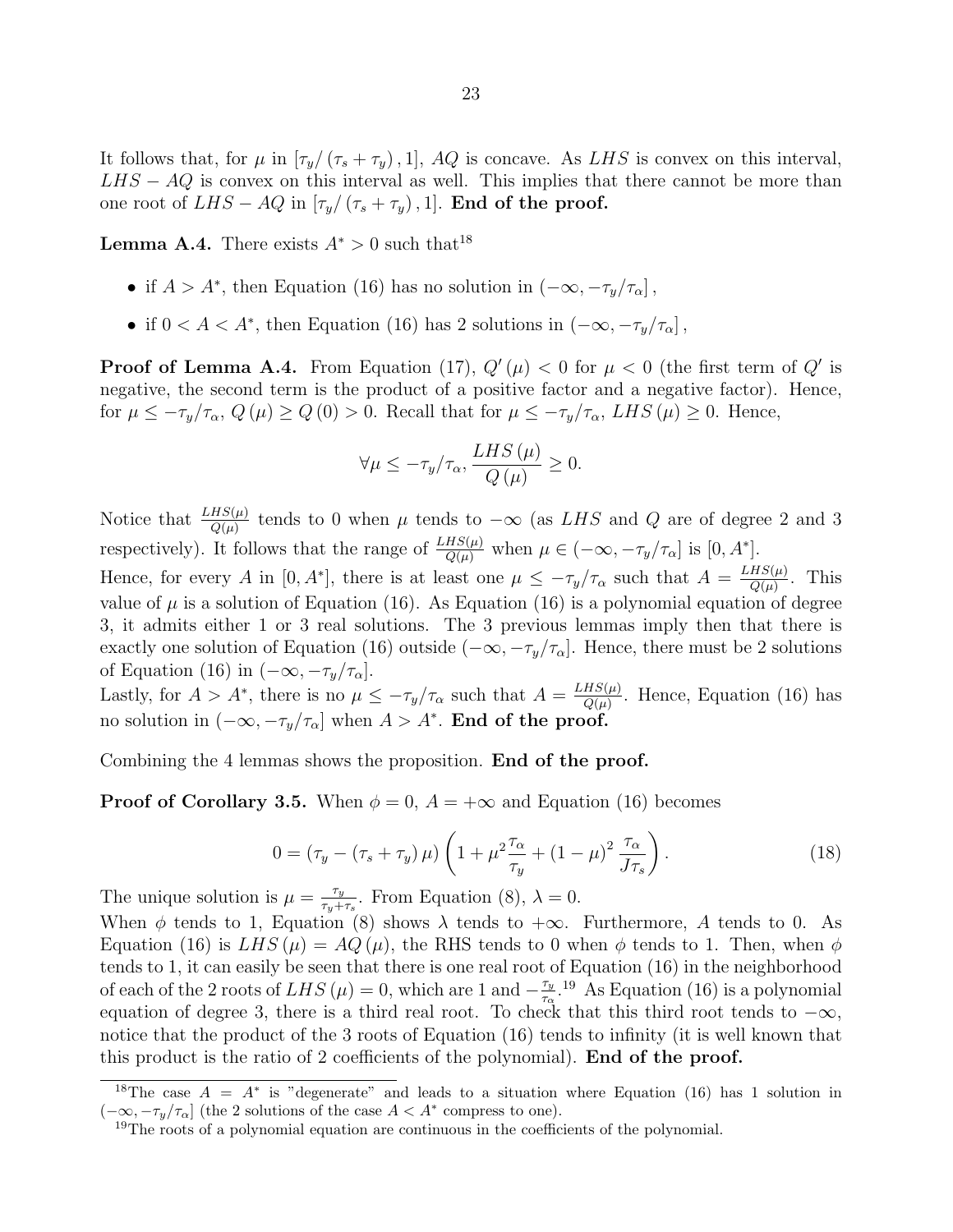#### **Proof of Proposition 3.6.** Standard computations show that

$$
\tau_{\alpha|s_1,\ldots,s_J,y}=\tau_{\alpha|\bar{s},y}=\tau_\alpha+\tau_{\bar{s}}+\tau_y=\tau_\alpha+J\tau_s+\tau_y.
$$

Using the relation  $\bar{m} = \mu y + (1 - \mu) \bar{s}$ , the same standard computations show that

$$
\tau_{\alpha|m_1,...,m_J} = \tau_{\alpha|\bar{m}} = \tau_{\alpha} + \frac{1}{\mu^2 \frac{1}{\tau_y} + (1 - \mu)^2 \frac{1}{J\tau_s}},
$$

given that  $\bar{m} = \alpha + \mu \eta_y + (1 - \mu) \bar{\eta}$  and the precision of the noise  $\mu \eta_y + (1 - \mu) \bar{\eta}$  is

$$
\frac{1}{\mu^2 \frac{1}{\tau_y} + (1 - \mu)^2 \frac{1}{J\tau_s}}.
$$

The inequality between the precisions writes:

$$
\frac{1}{\mu^2 \frac{1}{\tau_y} + (1 - \mu)^2 \frac{1}{J\tau_s}} < J\tau_s + \tau_y.
$$

This rewrites

$$
1 < \mu^{2} \left( 1 + \frac{J\tau_{s}}{\tau_{y}} \right) + (1 - \mu)^{2} \left( 1 + \frac{\tau_{y}}{J\tau_{s}} \right),
$$
  
\n
$$
0 < \mu^{2} \left( 1 + \frac{J\tau_{s}}{\tau_{y}} + 1 + \frac{\tau_{y}}{J\tau_{s}} \right) + \frac{\tau_{y}}{J\tau_{s}} - 2\mu \left( 1 + \frac{\tau_{y}}{J\tau_{s}} \right)
$$
  
\n
$$
0 < \mu^{2} \frac{J\tau_{s}}{\tau_{y}} + (1 - \mu)^{2} \frac{\tau_{y}}{J\tau_{s}} - 2\mu (1 - \mu)
$$
  
\n
$$
0 < \left( \mu \sqrt{\frac{J\tau_{s}}{\tau_{y}}} - (1 - \mu) \sqrt{\frac{\tau_{y}}{J\tau_{s}}} \right)^{2}
$$

Then, the proposition holds true as soon as the above RHS is different from 0, that is:

$$
\mu \neq \frac{\sqrt{\frac{\tau_y}{J_{\tau_s}}}}{\sqrt{\frac{\tau_y}{J_{\tau_s}}} + \sqrt{\frac{J_{\tau_s}}{\tau_y}}} = \frac{\tau_y}{\tau_y + J_{\tau_s}}.
$$

We check that Equation (16) has no solution equal to  $\frac{\tau_y}{\tau_y + J\tau_s}$  when  $\phi$  is different from the value specified in the proposition. With  $\mu = \frac{\tau_y}{\tau + \mu}$  $\frac{\tau_y}{\tau_y + J\tau_s}$ , Equation (16) writes:

$$
-J\tau_s = A\left(J-1\right)\tau_s,\tag{19}
$$

where  $A = \frac{J}{I}$ *J−*1  $\frac{1-\phi}{\phi}$ . This is impossible. This shows the result. **End of the proof.**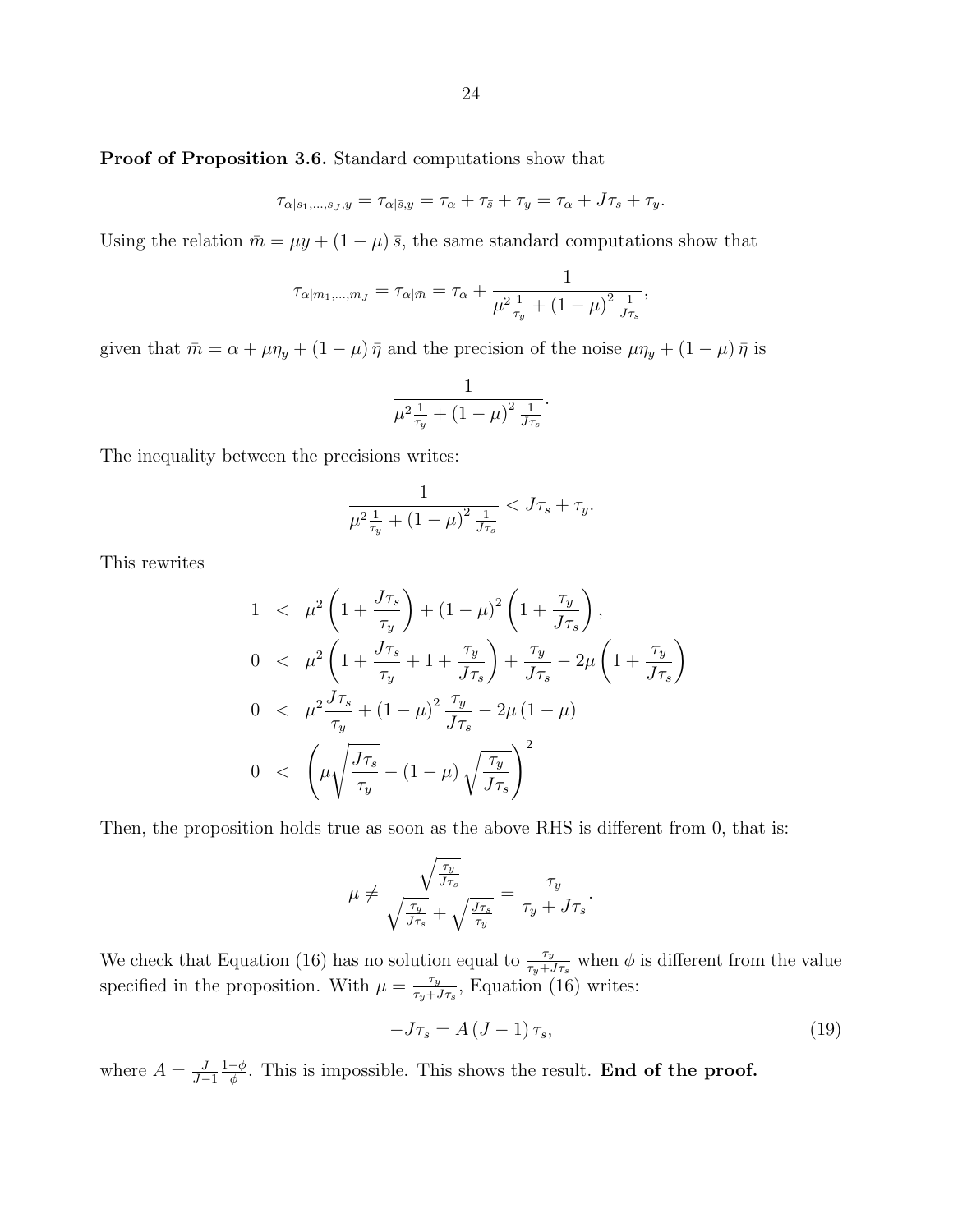#### **REFERENCES**

- Abreu D, M. Brunnermeier (2003), Bubbles and crashes. Econometrica 71: 173-204.
- Admati A, P. Pfleiderer (1986), A monopolistic market for information. Journal of Economic Theory 39: 400-438.
- Admati A, P. Pfleiderer (1988), Selling and trading on information in financial markets. American Economic Review 78: 96-103.
- Admati A, P. Pfleiderer (1990), Direct and indirect sale of information. Econometrica 58: 901-928.
- Allen F, S. Morris, H. Shin (2006), Beauty contests and iterated expectations in asset markets. The Review of Financial Studies 19: 719-752.
- Angeletos, G-M, G. Lorenzoni, A. Pavan (2007), Wall Street and Silicon Valley: a delicate interaction. mimeo.
- Angeletos, A. Pavan (2007), Efficient use of information and social value of information. Econometrica 75: 1103-1142.
- Barlevy B, P. Veronesi (2000), Information acquisition in financial markets. The Review of Economic Studies 67, 79-90.
- Brunnermeier M (2001), Asset pricing under asymmetric information: bubbles, crashes, technical analysis, and herding. Oxford University Press.
- Chamley C (2003), Rational herds: economic models of social learning. Cambridge University Press.
- Chordia T, R. Roll, A. Subrahmanyam (2001), Market liquidity and trading activity. The Journal of Finance 56: 501-530.
- Crawford V, J. Sobel (1982), Strategic information transmission. Econometrica 50: 1431- 1451.
- Dasgupta A, A. Prat (2005), Reputation and asset prices: a theory of information cascades and systematic mispricing, mimeo.
- Dasgupta A, A. Prat, M. Verardo (2006), The price of conformism, mimeo.
- Farmer R. (1999), The macroeconomics of self-fulfilling prophecies. MIT Press.